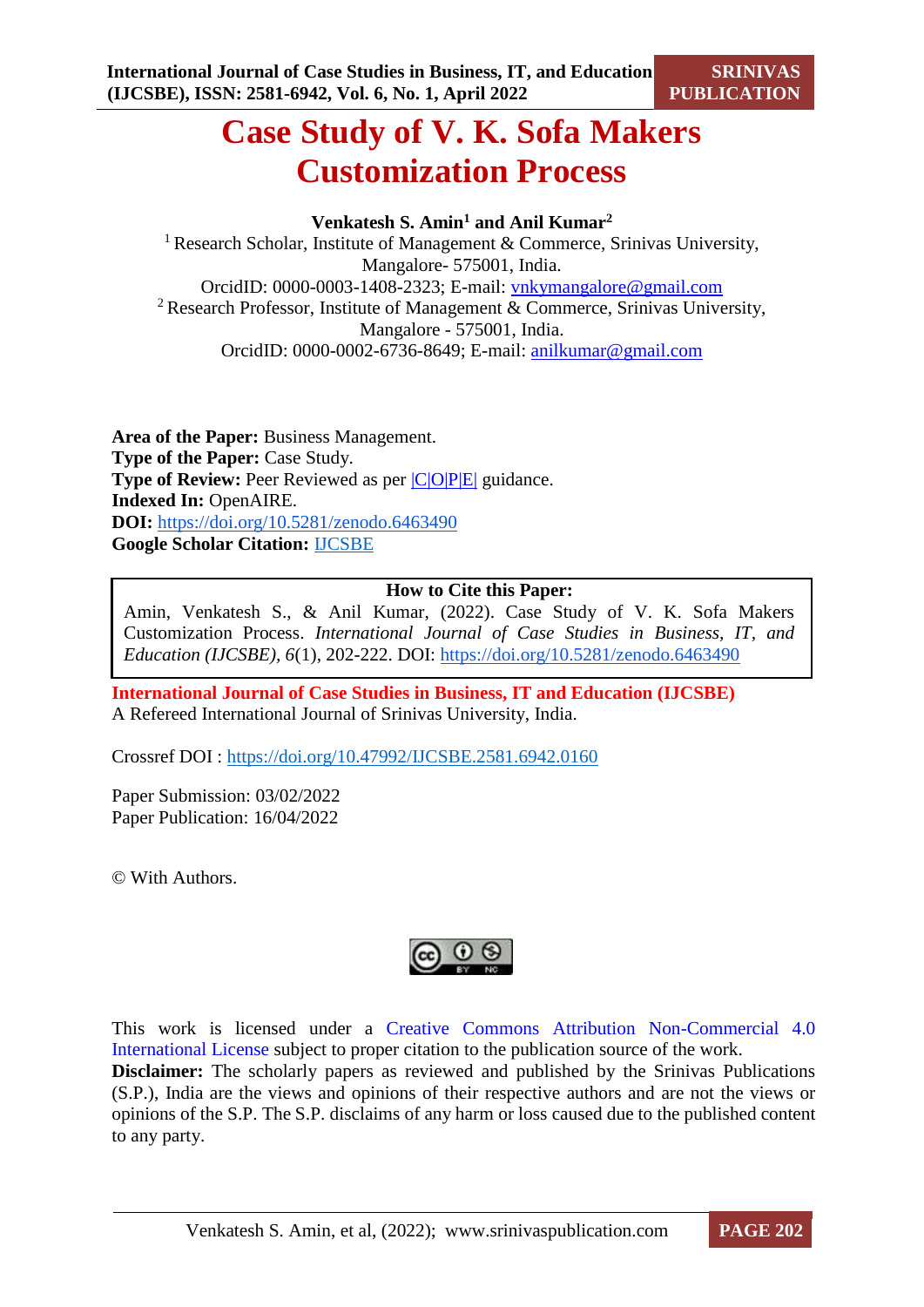# **Case Study of V. K. Sofa Makers Customization Process**

**Venkatesh S. Amin<sup>1</sup> and Anil Kumar<sup>2</sup>**

<sup>1</sup> Research Scholar, Institute of Management & Commerce, Srinivas University, Mangalore- 575001, India. OrcidID: 0000-0003-1408-2323; E-mail: [vnkymangalore@gmail.com](mailto:vnkymangalore@gmail.com) <sup>2</sup> Research Professor, Institute of Management & Commerce, Srinivas University, Mangalore - 575001, India.

OrcidID: 0000-0002-6736-8649; E-mail: [anilkumar@gmail.com](mailto:anilkumar@gmail.com)

## **ABSTRACT**

**Purpose**: *Many successful businesses in India were less documented; hence this is an attempt to create a document of a company started by a young entrepreneur in Mangalore with a determination to create jobs for himself and others; documenting is an essential process for others to learn and understand and hence this analysis of VK Sofa makers is an attempt as a case study document for anyone and everyone who wishes to know in-depth about the company process. Similar case studies have been studied on young entrepreneurs, to know various types of entrepreneurs; therefore, it is critical to understand the process followed by departments as a Manu-Retailer organization, from manufacturing to selling, a value chain that generates customer value and a great business. Retail is a competitive business and needs to be managed and modified as per the seasons and customer needs; therefore, the purpose is to know; the depth of this mastery by the team over the years' Manufacturing is a challenge and a, strength in terms of standardization in sofa making; hence can Indian Companies like VK sofa makers export like other nations like Africa, Bangladesh, Sri Lanka, and many more nations. Keep global customer needs in mind as customization; for Global markets where requirements are unique: foldable sofas, metal sofas, garden sofas. Marketing both online and offline, channelizing the marketing and sales effort would be the key; pure leather sofas for business or just pleasure or daily use at home or office made. Hence can, VK Sofa Makers; make sofas'; that can be shaped and be user-friendly, as well as a match; the needs of business travelers who stay in Hotels for business, touring, and just sightseeing. Are the VK sofa products designed ergonomically, and how best can they be further customized along with metal or garden furniture is also being analyzed. Hence the purpose is to study- VK Sofa Makers is indepth with a comparative study of enterprises; that are similar across the markets.*

**Design/Methodology/ Approach**: *The approach followed in making this case study was observations of the processes followed, speaking to various employees, vendors, and the owner himself. Open questions were asked to many of them, either directly or indirectly, involved in sofa- the making process.*

**Findings/ Results:** *It has been seen and learned; that the model is a replicable model by any person who garners and attempts the same kind of effort, results are to be achieved; in the process.*

**Originality:** *This is a first attempt to study VK Sofa Makers; as a case study; that is not known to the academic world, as well as the world in general. The research scholar; has put- in efforts to make sure the saga of success is- spread; for the greater glory of such business models that could be; replicated in other areas of products or services.*

**Paper Type:** *Case study method of understanding customization process at VK Sofa makers.*

**Keywords:** *Retail Management, exponential growth, making process, customization customer satisfaction, powder coating paint, garden furniture, foldable furniture, metal furniture for schools, exports, SWOC analysis, ABCD analysis*

**SRINIVAS**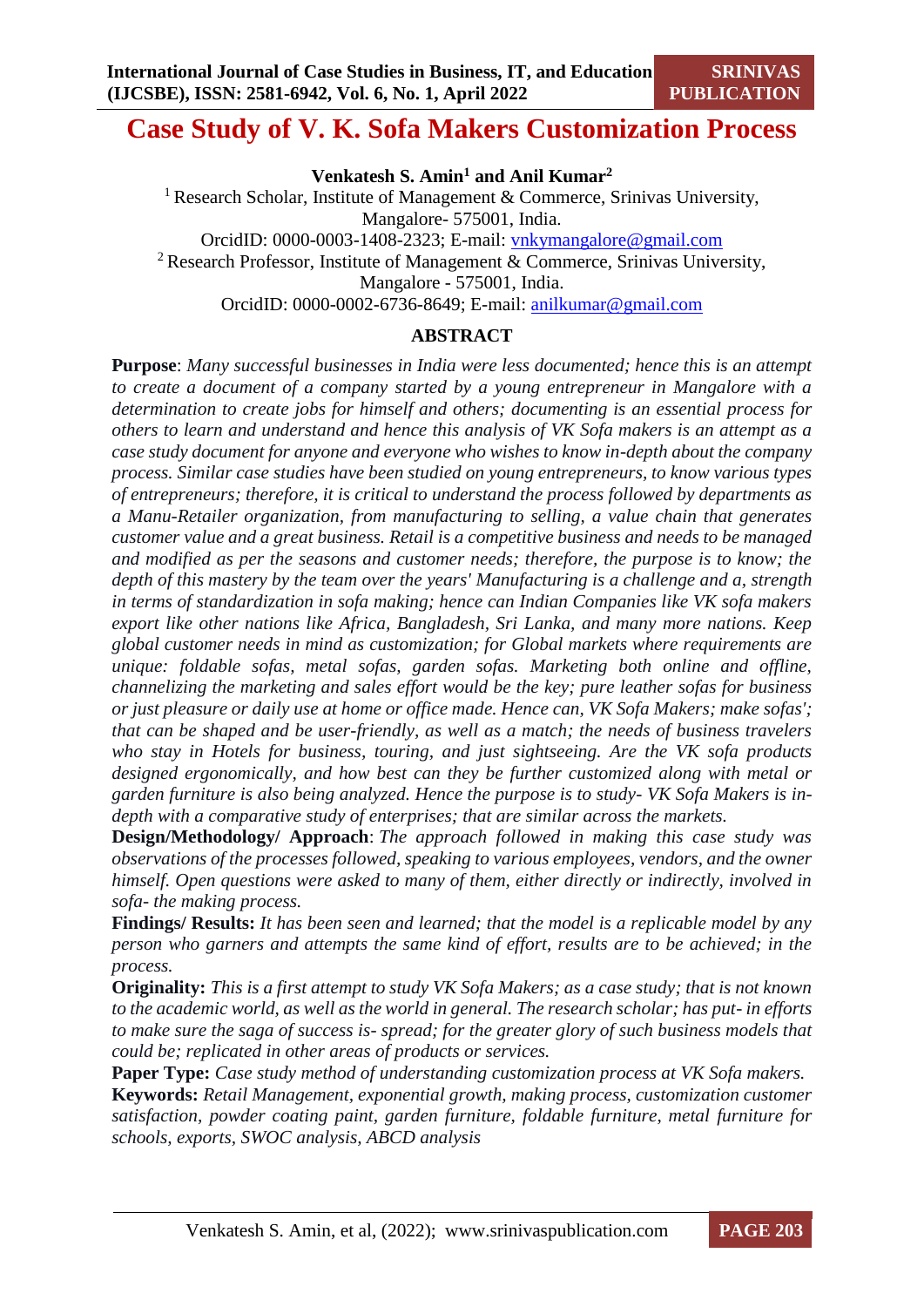#### **1. INTRODUCTION :**

VK Sofa makers' is an ISO Certified furniture manufacturer; specializing in sofa and high-quality furniture for individuals, families, and corporate needs. All products are ergonomic, designed to keep the operational conditions and the durability requirements of a customer. A simple Retail management concept says that every new product Developed brings in better margins, and every new customer needs to be serviced; for repeat business.

**VK Group as an organization**: It was never documented in terms of its process and therefore this attempt of capturing multiple variables of the organization could be used for enhancing the company's growth in many ways. This analysis of VK is to bring out the success formulas used by Mr. Vittal Kulal a young entrepreneur of Mangalore who created exponential growth by creating a brand VK in Mangalore employing four hundred plus employees and generating a group turnover of Rupees Fifty crores, annually through various showrooms and factories located in Mangalore. Furniture making is labor-oriented and low technology applied operations and hence the skills required are unique just like the clothing and foot ware making, low technology gives an easy entry for young entrepreneurs just like VK Sofa makers [1]. Enterprising skills are inherent in all of us but we seldom consider them a talent. Talent management is an art and an essential component of trusting oneself that one is capable to be an entrepreneur. Venturing into a new area is always a risk and risk-taking requires guts, therefore no guts no glory is very apt for an entrepreneur and hence he or she needs to have strong willpower. Hence when the mind becomes strong one need to pursue with passion relentlessly with determination, to make it big in business indeed protecting one's attitude and not getting demotivated despite hardships is essential for scaling up the business, therefore one needs to promote and prevent from diversion in something else. Hence strength and weakness analysis should be done constantly, strategic thinking is essential to position and repositions one's stand in the product that is being made, be it furniture or any similar product that has a timeline in terms of fashion or style, hence one needs to be a fashion entrepreneur for products like sofa set or furniture for an office. Creativity and innovation are the keys to generating new products daily else the organization would be irrelevant and would lose out, so one needs to constantly measure his creativity and innovation regularly. For an entrepreneur to be successful one needs to have repeat customers and that is possible when one delivers the best of the product and service. New products will be accepted when one has the loyalty of customers, business should survive and to survive it should sustain loyal customers. In general, not all repeated purchase customers are the same and hence expectations keep going up therefore the entrepreneur needs to plan for the same. Employees and the entrepreneur should take the training together or separately else they lose out and become irrelevant to the market, therefore harnessing digital tools, software and all technologies that are available in the organization for data processing and digital marketing is a must to succeed. This is the new version of leadership known as digital leadership. Every entrepreneur should create such platforms for employees, team leaders, and Heads of departments to become independent and be relevant to the changing situations. Entrepreneurship is a skill connected with passion and the same can be found in the following studies.

| <b>S. No.</b> | <b>Enterprising skill analyzed academically</b>                               | <b>Reference</b> |  |  |  |
|---------------|-------------------------------------------------------------------------------|------------------|--|--|--|
|               | Low technology gives an easy entry for hardworking and young [1]              |                  |  |  |  |
|               | entrepreneurs. Store attributes and customer satisfaction is a must           |                  |  |  |  |
|               | irrespective of technology.                                                   |                  |  |  |  |
|               | Talent management and accepting as well as trusting in oneself is the key.    | $[2]$            |  |  |  |
|               | Knowledge management is the basis for talent management                       |                  |  |  |  |
|               | Talent, Guts and mental toughness is essential to take up entrepreneurship    |                  |  |  |  |
|               | to venture out                                                                |                  |  |  |  |
|               | Passion and relentless drive are essential for fulfilling one's determination |                  |  |  |  |
|               | to become the best entrepreneur. One should also analyze strengths and        |                  |  |  |  |
|               | weaknesses regularly                                                          |                  |  |  |  |

**Table 1:** Enterprising skill is an art as well, a passion analyzed academically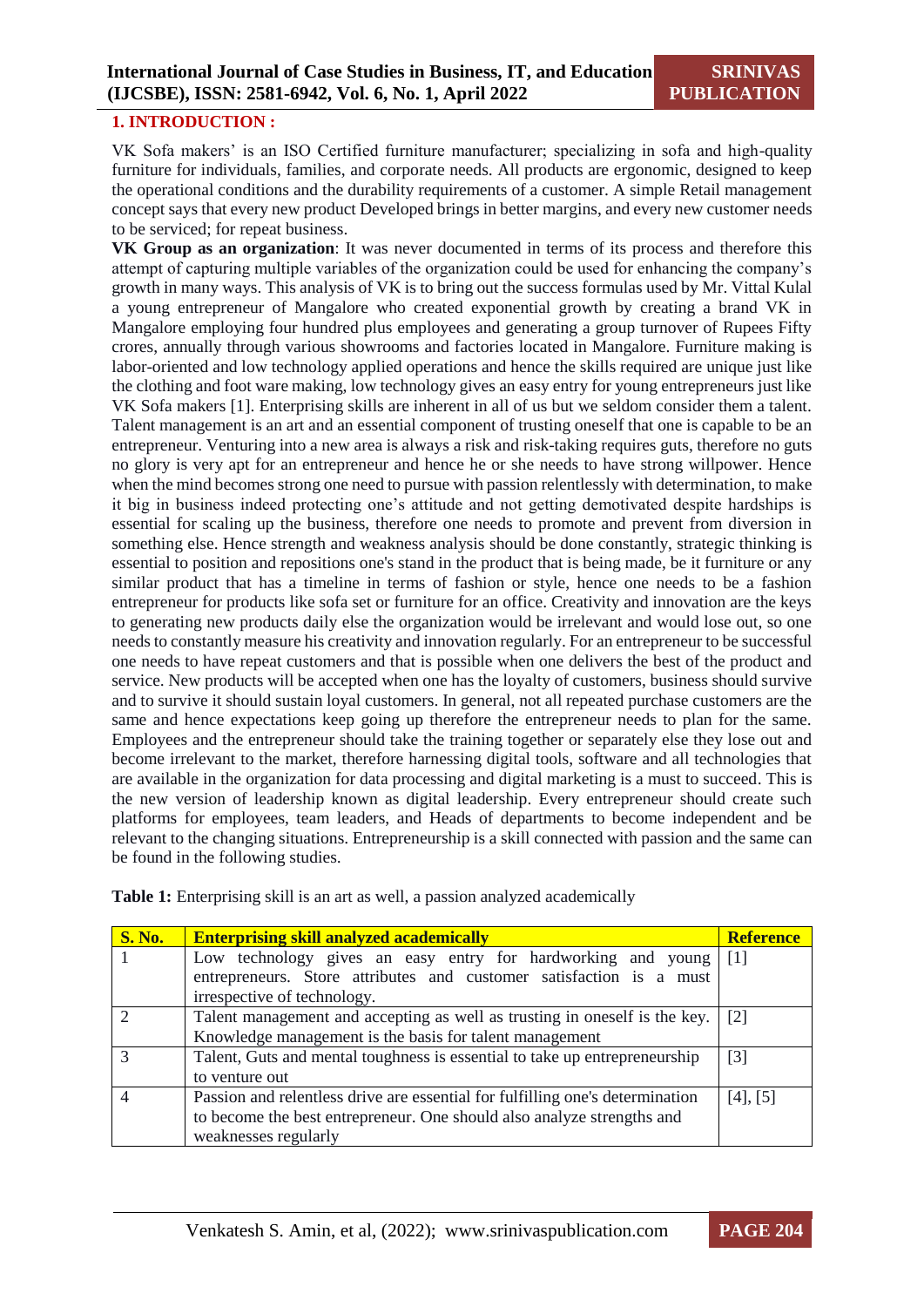| <b>International Journal of Case Studies in Business, IT, and Education</b> | <b>SRINIVAS</b>    |
|-----------------------------------------------------------------------------|--------------------|
| (IJCSBE), ISSN: 2581-6942, Vol. 6, No. 1, April 2022                        | <b>PUBLICATION</b> |

| 5           | Protecting one's attitude to scale it up is the key. One needs to face odds to | [6]        |
|-------------|--------------------------------------------------------------------------------|------------|
|             | overcome and, in the process, an entrepreneur should never lose focus.         |            |
|             | Self-regulation to have both promotion and prevention.                         |            |
| 6           | Critical thinking and strategic thinking of where the markets are headed       | [7]        |
|             | towards. Markets keep changing and an entrepreneur needs to be strategic       |            |
|             | in his affairs. Fashion and style keep changing and an entrepreneur needs      |            |
|             | to align his or her business towards the changing demand.                      |            |
| 7           | The entrepreneur needs to be creative all the time and creativity with         | [8]        |
|             | innovation will lift the organization. One needs to measure his creativity     |            |
|             | and innovation year on year. Something that is measured will perform as        |            |
|             | per Perter Drucker.                                                            |            |
| 8           | The goodwill of customers is essential to make new products successful.        | [9]        |
|             | Repeat customers are the key, hence loyal customer base should be very         |            |
|             | high for a sustainable business.                                               |            |
| $\mathbf Q$ | Employees need to be trained and skilled regularly along with the              | [10], [11] |
|             | entrepreneur. Shortage of knowledge and skill will bring down business as      |            |
|             | they become irrelevant. Hence digital training is a must for all employees.    |            |
| 10          | Digital leadership is essential for an entrepreneur, one needs to harness all  | [11]       |
|             | digital tools and devices for creating synergy and a multiplier effect for a   |            |
|             | faster growth. To enhance Store attributes one needs to adapt and adopt        |            |
|             | technology.                                                                    |            |
|             |                                                                                |            |

Source: Author

# **2. RESEARCH GAP AND RESEARCH AGENDA :**

The agenda is to find out what are the other possibilities that VK sofa makers can make like garden furniture, metal furniture that is all-weather resistant and have long durability with elegance and style. Is there a demand for exporting and is there a possibility to scale up production keeping the demand for sofas that can be folded or expanded as per need? Hence, we study this in the following matrix that gives us connectivity to the above thoughts.

|  |  | Table 2: Enterprising skill is an art as well, a passion analysed academically |
|--|--|--------------------------------------------------------------------------------|

| $S_{\bullet}$<br>No. | <b>Enterprising, Case study analysed academically</b>                                                                                                                                                                                                                                                                                       | <b>Reference</b> |
|----------------------|---------------------------------------------------------------------------------------------------------------------------------------------------------------------------------------------------------------------------------------------------------------------------------------------------------------------------------------------|------------------|
| $\mathbf{1}$         | Low technology gives an easy entry for hardworking and young entrepreneurs.<br>Store attributes and customer satisfaction is a must irrespective of technology.<br>How customers shop and interact will be based; on the interactive technology<br>deployed.                                                                                | [11],[12]        |
| 2                    | Talent management and accepting as well as trusting in oneself is the key.<br>Knowledge management is the basis for talent management, and documentation<br>of all ideas generated through the heuristic ideation technique has to be preserved                                                                                             | $[13]$           |
| 3                    | Talent, guts cum mental toughness is essential to take up entrepreneurship to<br>venture out into a big business; hence quality is essentially a component of it,<br>and ISO Certification can bring in more courage and confidence to scale up.                                                                                            | $[14]$           |
| $\overline{4}$       | Passion and relentless drive are essential for fulfilling one's determination to<br>become the best entrepreneur, and manufacturing is a strength that adds a new<br>dimension.                                                                                                                                                             | $[15]$           |
| 5                    | Protecting one's attitude to scale it up is the key. One needs to face odds to<br>overcome and, in the process, an Entrepreneur should never lose focus. Self-<br>regulation to have both promotion and prevention is the key. Hence ergonomic<br>designs are to be selected for better outputs and good value addition to the<br>customer. | $[16]$           |
| 6                    | Critical thinking and strategic thinking are to know where the market; is headed.<br>Markets keep changing, and an entrepreneur needs to be strategic in his affairs.<br>Fashion and style keep changing, and an entrepreneur needs to align business;                                                                                      | $[17]$           |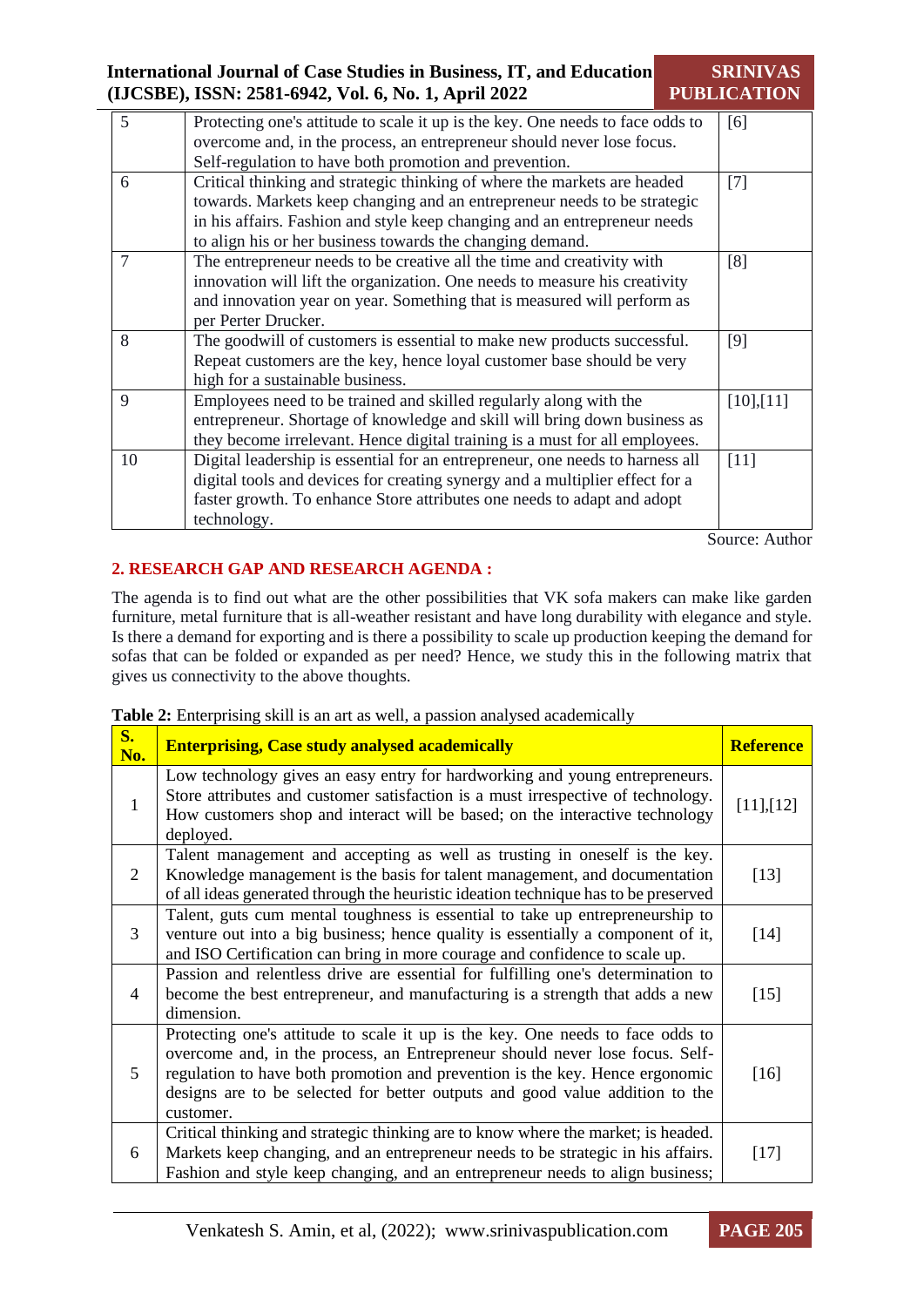**SRINIVAS PUBLICATION**

|              | towards the changing demand. Hence pricing policies in customized products<br>need to be modified every time.                                                                                                                                                                                                                                |      |
|--------------|----------------------------------------------------------------------------------------------------------------------------------------------------------------------------------------------------------------------------------------------------------------------------------------------------------------------------------------------|------|
| 7            | An entrepreneur needs to be creative all the time, with innovation will lift the<br>organization. One needs to measure his creativity and innovation year on year by<br>clinching the deal through online participation in sales and marketing.                                                                                              | [18] |
| 8            | The goodwill of customers is essential to make new products successful. For a<br>sustainable business, automation of the cutting process is a must for the<br>standardization of furniture with leather upholstery.                                                                                                                          | [19] |
| $\mathbf{Q}$ | Hotel room needs to have furniture; that is elegant and should match the theme<br>of the hotel; for better tourism hence; furniture-making employees need to be,<br>trained and skilled regularly along with the entrepreneur. Shortage of knowledge<br>and skill will bring down business as they become irrelevant for institutional sales | [20] |
| 10           | Digital leadership is essential for an entrepreneur, and one needs to harness all<br>digital tools and devices for creating synergy and a multiplier effect for faster<br>growth. Hence virtual reality will reshape the business, and it has to increase to,<br>create demo products for quicker approvals by customers.                    | [21] |

Source: Author

# **3. RESEARCH GAP AND RESEARCH AGENDA :**

The agenda, is to find out other possibilities that; VK sofa makers can make: garden furniture and metal furniture that is all-weather resistant and have long durability with elegance and style. Is there an export demand, and is there a possibility to scale up production keeping the demand for sofas that can be folded or expanded as per need? Hence, we study this in the following matrix that gives us connectivity to the above thoughts.

| $S_{\bullet}$<br>No. | <b>Research Area</b>                                                            | <b>Focus area</b>                                                                                                                                                                                                                                                                                                                                                                                                                                        | <b>References</b> |
|----------------------|---------------------------------------------------------------------------------|----------------------------------------------------------------------------------------------------------------------------------------------------------------------------------------------------------------------------------------------------------------------------------------------------------------------------------------------------------------------------------------------------------------------------------------------------------|-------------------|
| 1                    | Garden furniture                                                                | Can VK Sofa makers venture into this area if so what will<br>be the potential, for stainless steel or just steel with good<br>non-corrosive paints having a long life, or just power<br>coating painting? Indeed, garden sofas can be sold to<br>hotels, government quarters as well as for houses that have<br>sufficient space to keep them out. Gardens owned by<br>apartments can also make the life of senior citizens<br>comfortable and enjoyable | $[22]$            |
| $\overline{2}$       | iron<br>Cast<br>and<br>Metal furniture for<br>schools, streets                  | Cast Iron and metal furniture made of stainless steel will<br>have a longer life both; in schools and streets. Garden<br>durability to<br>furniture needs long<br>sustain<br>harsh<br>environment                                                                                                                                                                                                                                                        | $[23]$            |
| 3                    | Virtual offices and<br>Foldable sofa                                            | Can; VK Sofa makers make foldable sofas that may be,<br>carried; into the garden as well as in the car is the question,<br>and this can be an area of new business; as space is a<br>constraint in many houses, and folding furniture is a boon<br>for people living in spaces that cannot be expanded and<br>maybe, used as a virtual office                                                                                                            | $[24]$ , $[25]$   |
| 4                    | furniture<br>Asian<br>and scope to enter<br>SAARC<br>markets<br>except Pakistan | Is there a possibility of exporting them to SAARC nations<br>or neighbouring countries? The possibility of exports could<br>be to the hotel industry of other nations, just like the-way<br>sofas are bought and used in an Indian hotel for large-scale<br>gatherings. Exports to Nations that are aspiring to grow:<br>Bangladesh, Sri Lanka, Maldives, Nepal, can bring in a<br>good, amount of Foreign exchange                                      | [26]              |

#### **Table 3:** Possibilities and areas that VK can venture in to

Source: Author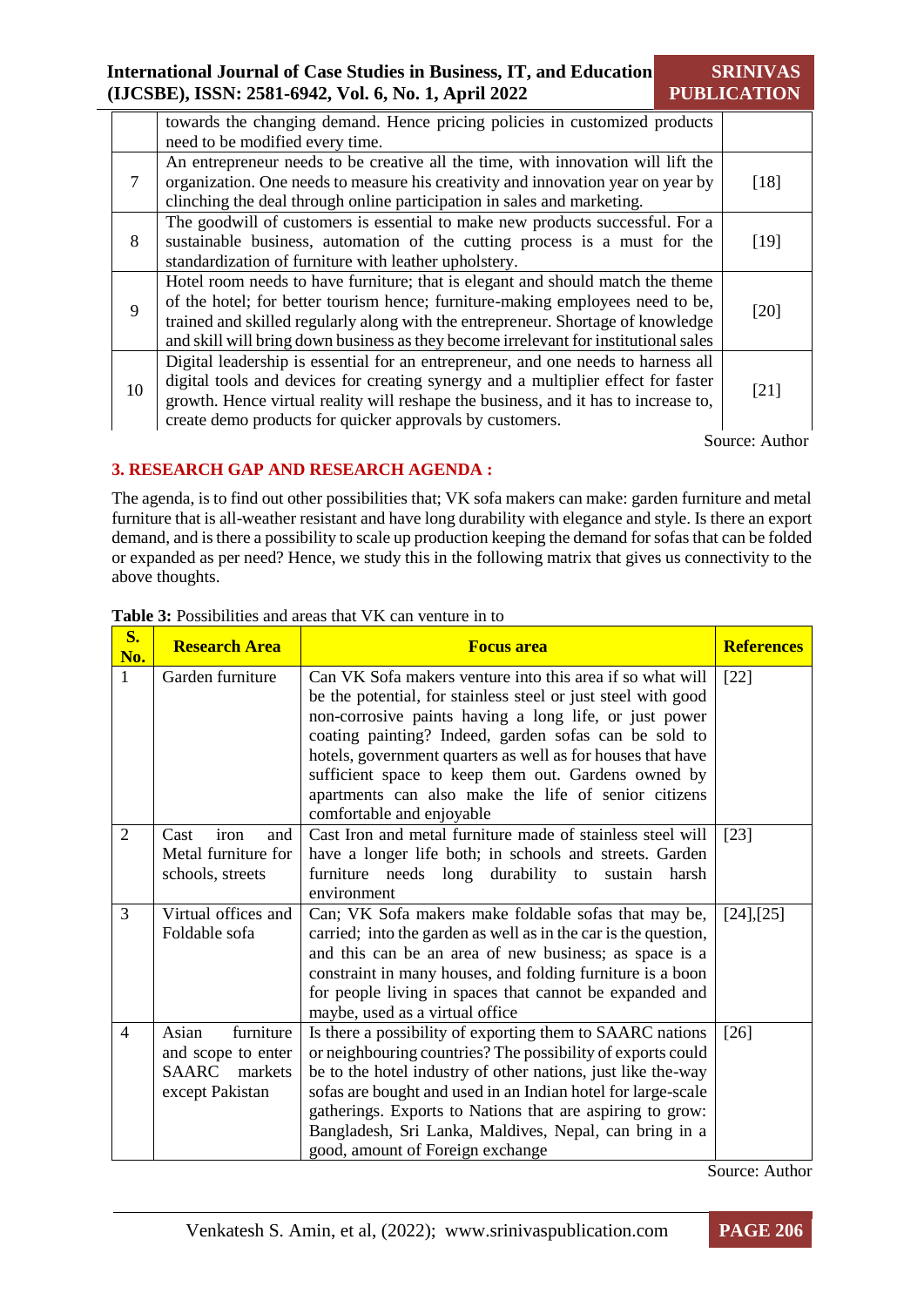

**Fig. 1:** Combinations create- New products that can be exported

Source: Author

Research in the above-mentioned areas will help the organization create a new production line. Indeed, the gaps observed in the current production line can be filled by adding a metal or rod bending machine that is essential to the operation. Indeed, the garden furniture can also be sold: to hospitals. Currently, few African companies are exporting sofas. Therefore, on the same line exporting can also be initiated. Indeed, VK can venture into four areas: Garden Furniture, Metal Furniture, and Foldable Sofa furniture as well as export, these new products to neighbouring nations at an affordable price [26]. While sofas are- made as per the orders, the scope for the research is can, be automated. If sofa making is automated and if it can be copied and replicated in different locations by people who can follow a system. The gap is to know; how each step is automated and modernized; adding to the agenda would be to find out other furniture that VK could make like garden furniture, metal furniture, foldable furniture, or the Doit-yourself kind of furniture.

# **4. PURPOSE AND OBJECTIVE :**

Being the General Manager and a research scholar at VK Sofa Makers, it was essential to do a qualitative study of the organization in-depth and document the same for future reference and expansion. This in-depth study would also help and lead to the study of other organizations in the same field, which could; also indicate the research gaps through a perception study of furniture and multistore outlets. Hence the three key objectives of this study are (i) to record; processes of furnituremaking, (ii) to understand customization as a key to higher margins; (iii) good after-sales service, an element that propels repeat business (iv) can this model be- repeated by other industries (v) analyzing the organization using SWOT analysis as well as ABCD analysis, this would give a view that is the top to bottom approach.

#### **5. METHODOLOGY :**

Meeting people in various departments and observing the process from the initial step of taking customized orders to the production line and documenting the same was followed. Interview method as well, as asking questions as to why? steps were being followed, which was one more approach towards making this case study. Technicians, accountants, loaders, fitters, drivers, vendors, suppliers, and customers, we're also asked as and when they visited the factory. Other stakeholders, such as Bankers, External maintenance teams, and B2B customers, were questioned. Record the process, record the customization, record the after-sales service as well as create a document.

# **6. REVIEW OF THE COMPANY :**

**VK as a group- Review:** The organization has been-studied from close quarters through its employees, vendors, dealers, raw material suppliers, corporate clients, online and offline customers, land and building owners, government departments, and Chartered accountants, as well, as local area people.

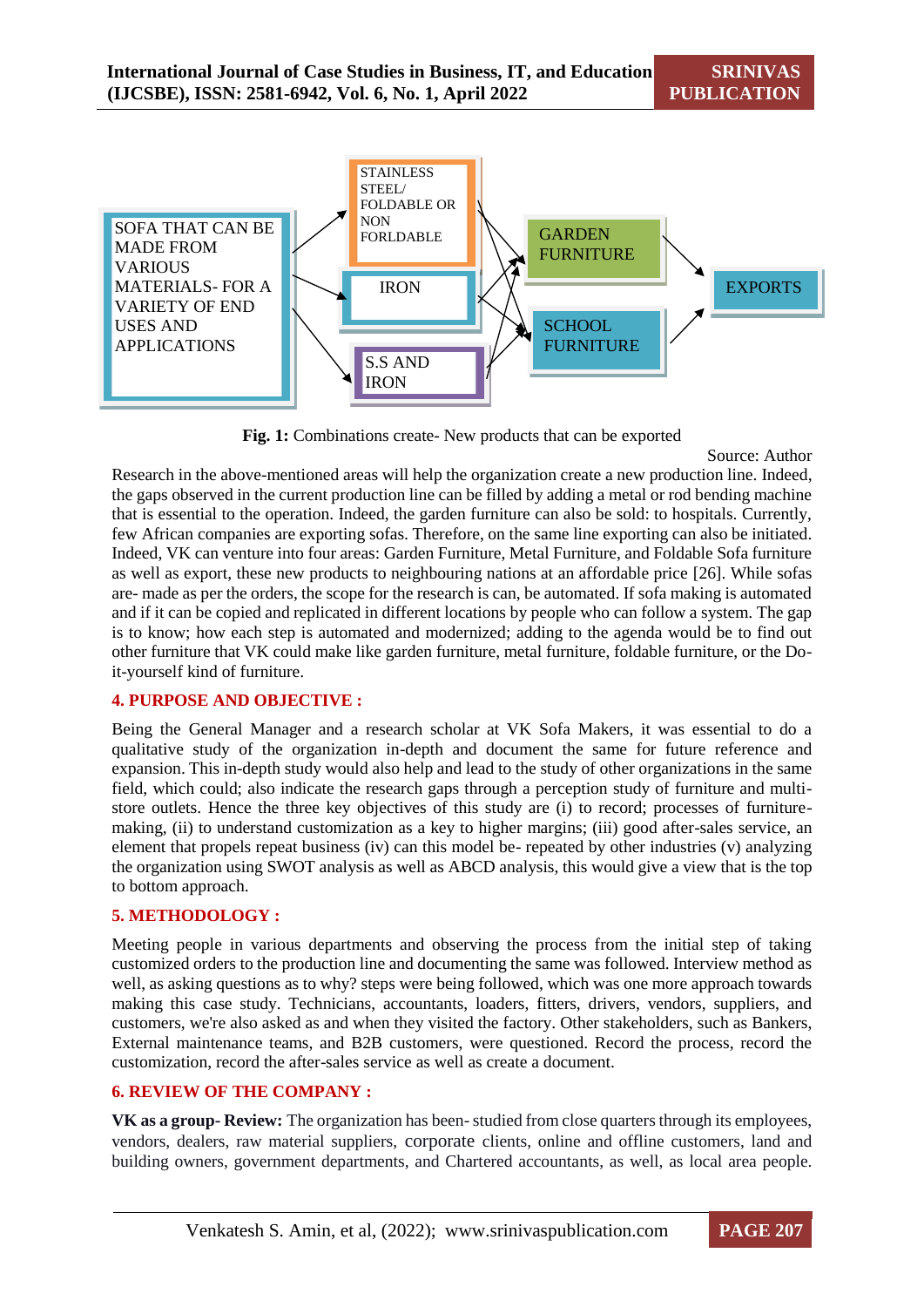The website of the company was a major; source of information, www. Vk-groups.com mentions its mission and vision as below:

**Mission:** "*To make every customer smile and buy more"*

**Vision:** "*To create products that, satisfy our customers, to generate employment opportunities and be a respected organization in the hearts of all stakeholders"- www.vk-groups.com*

**The philosophy:** of the company is to be a trustworthy organization and be a leading Manu-retailer brand in the area of customized furniture. "*We believe in creating furniture for your specialized needs, with passion precision*," says Mr. Vittal Kulal to customers' who come in for unique, stylish, customized sofa needs. Every sofa that we make is based on the measurement at the customer- site and will perfectly suit their needs.

VK sofa makers follow stringent production norms keeping quality the utmost priority for the longterm durability of products. Commitment to on-time delivery, fitment, and excellent after-sales service has been the track record experienced by many of its customers and corporate clients over the years.

VK Sofa Makers have adopted stern, production schedules, and meticulous manufacturing processes in their state-of-the-art workshops and factories located in Mangalore at Padil, Baikampady Industrial area, mastered well by their craftsmen and technicians over two decades. All the craftsmen have been trained by Mr. Vittal Kulal himself, as he is a skilled craftsman with extreme perfection in the minute details of the product. His observation of the fitment and finishing leads to, strong product precision and flawlessness.

The retail showrooms at Lady hill, Yeyyadi, and Thokkottu are a pleasure for one's eyes in terms of choice for selection from a range of products that are for sale. "Retailing has come to occupy a prominent position in today's, modern society. Despite the Indian retail revolution, it is said: that over 90% of the sales in urban India are still through traditional retail outlets", said Sudhravindran Nair in her book Retail Management 2006. The Relationship between store attributes and customer satisfaction enhances the point of sale to a greater extent. VK Sofa furniture embodies contemporary, traditional, and coastal design catering to the needs of regional customers VK sofa makers stand for individuals' dream of offering the best quality products at an affordable price to all their clients. Founder Shri. Vittal Kulal, who hails from a reputed Mangalorean family, whose imagination, innovation of great, furniture designs have created a memorable impact in the lives of many people who are happily enjoying the comfort of VK's products at their lovely homes.

#### **(1) Sofa Manufacturing process:**

VK makes sofas of wood and steel as the base requirement for the body structure of a sofa. Every sofa; is designed; for carrying a load that is strong enough to hold as per optimum capacity.

#### **(2) Types of sofas manufactured:**

The following are the types of sofas manufactured at VK Sofa Makers:

(1) One or single seat sofa, (2) Two-seat sofa, (3) Three-seat sofa, (4) 3+1+1 sofa, (5) Corner sofa (6) L corner sofa, (7) U-shaped sofa with a high back in a single category, (8) Sofa with a theme or based on the customer needs as per the interior, and (9) Motion sofas.

**Customization** is the key to success, as customers: have various constraints like space, budget, colour choice, shape, and dimensions in terms of height, width, and length; hence when these constraints are considered product becomes customized and unique. A measurement team goes and measures the room space in the customers' house; they also do a feasibility study like door size for taking the sofa into the room, staircase size, and if it is an apartment which level/floor is the client's house located. Once measurements are- completed, then; the second step is to select the sofa design, and the final step- for the customer is to choose the fabric material. Once this is- completed process of making the sofa begins. The sofa fabric colour should match the wall colour as well, the flooring colour of the room, and other things located in a room essential to blend with the new furniture with the existing surrounding of the room. These minute details are documented and considered while making the process of making a sofa. The final result is a customized sofa, a new product in itself, and this new product gets added to the digital catalogue for future reference. More and more new products give an additional choice to a customer. New products bring in better revenues and higher margins, stated Mr. Dharmapal, factory head at Padil, Mangalore, and who; also- heads the New Product Development team at VK Group.

Transforming the point of sale- to a- point- of service would also give an idea for new product development in the form of an incremental change. New product development is essential for creating new offerings, which are market-ready products that would contribute to more than 60% of the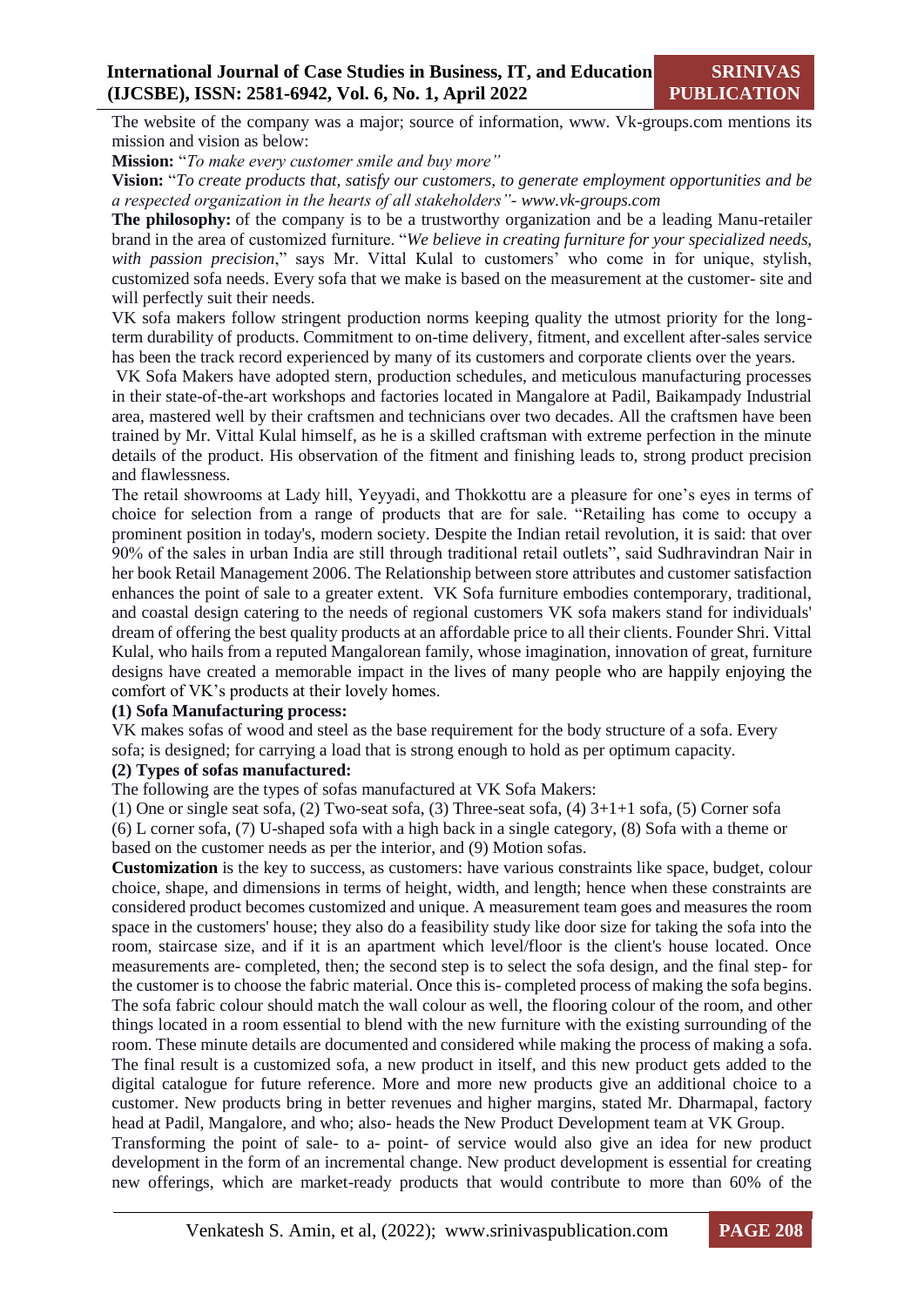**SRINIVAS PUBLICATION**

company's business and are priced higher than other products, usually command a premium since they are stylish, new, and unique. Multiple combinations generate new products, and these combinations, resulting in a plethora of choices that customers can make. "Hence Knowledge management for New product development will bring in expenses, expenses should bring in returns for further investment for increasing knowledge." as published in Knowledge Management a Heuristic Application Approach in the Field of Marketing for New Product Development.

## **7. COMBINATION FOR CUSTOMISATION :**

Any combination from the below matrix would result in a new product, and the New product- would lead to customization, and customization means more human efforts for greater satisfaction. Higher satisfaction leads to a 'wow' feeling[s], and this jaw-dropping experience makes customers pay more. Hence customization or heuristic ideation is more rewarding and highly profitable for VK, as observed from their product costing books. Heuristics, an area or multiple application methods to create a new dimension or just an application of numerous things, objects, subjects, situations, or environments to generate something new which never existed or thought of, would have existed; in an individual form but not in a combination.

| $S_{\bullet}$            | <b>Category to</b> | <b>Type of Raw</b>     | <b>Colour choice</b>                    | <b>Shape of sofa choice</b>  |
|--------------------------|--------------------|------------------------|-----------------------------------------|------------------------------|
| No.                      | choose from        | <b>Material choice</b> |                                         |                              |
|                          | Wood               | Teak                   | Natural                                 | L corner                     |
|                          | Wood               | Acacia                 | Rose wood                               | U corner                     |
|                          | Wood               | As per customer        | Smoked pine                             | $3+1+1$                      |
| $\overline{2}$           | Foam               | 28 Density             | Flower wenge                            | $3 + 2 + 1$                  |
|                          | Foam               | 32 Density             | Walnut colour                           | $3 + 2 + 2$                  |
|                          | Foam               | 42 Density             | Grey                                    | With recliner                |
|                          | Foam               | 60 Density             | Chocolate saw line                      | Single 3 seater              |
| 3                        | Sofa legs          | <b>Steel</b>           | Sandy Sawline                           | Single high back             |
|                          | Sofa structure     | <b>Steel</b>           | Cream                                   | Single two seater            |
| $\overline{\mathcal{A}}$ | Elastic            | 4 inch                 | Maple                                   | Sofa with puffy stools       |
|                          | Elastic            | 3 inch                 | Pure white                              | Diwana sofa                  |
|                          | Elastic            | 2 inch                 | Multi-colour                            | Sofa cum bed                 |
| 5                        | Spring             | As per need            | Print and with<br>designs               | Expandable sofa              |
| 6                        | Fabric             | Polyester              | <b>Bolsters with contrast</b><br>prints | Mechanical sofa              |
|                          | Fabric             | Cotton                 | Customized photos                       | Sofa with open shelf         |
|                          | Fabric             | Jute                   | Dark colours                            | Sofa with storage            |
|                          | Fabric             | Rexene                 | Stone colours                           | Sofa with fixed head rest    |
|                          | Fabric             | Laterite/Leather       | Theme colour                            | Sofa with flexible head rest |

#### **Table 4:** Combination choice for Customization

#### **Basic Raw materials used for making sofas:**

- 1. Wood or steel for the structure
- 2. Sponge or foam for upholstery, Cushion for the base
- 3. Fabric/Cloth for covering the sofa
- 4. Accessories like buttons, pins, or any other decorative materials required as per customer needs

#### **Once the choice is made; the following are the machines deployed for making sofas:**

- 1. Woodcutting as well as steel cutting machines
- 2. Sponge or foam cutting: scissors
- 3. Stapling machine or stapling Gun
- 4. Drilling machine
- 5. Hammer and nails
- 6. Sewing machine to stitch fabric/ cloth

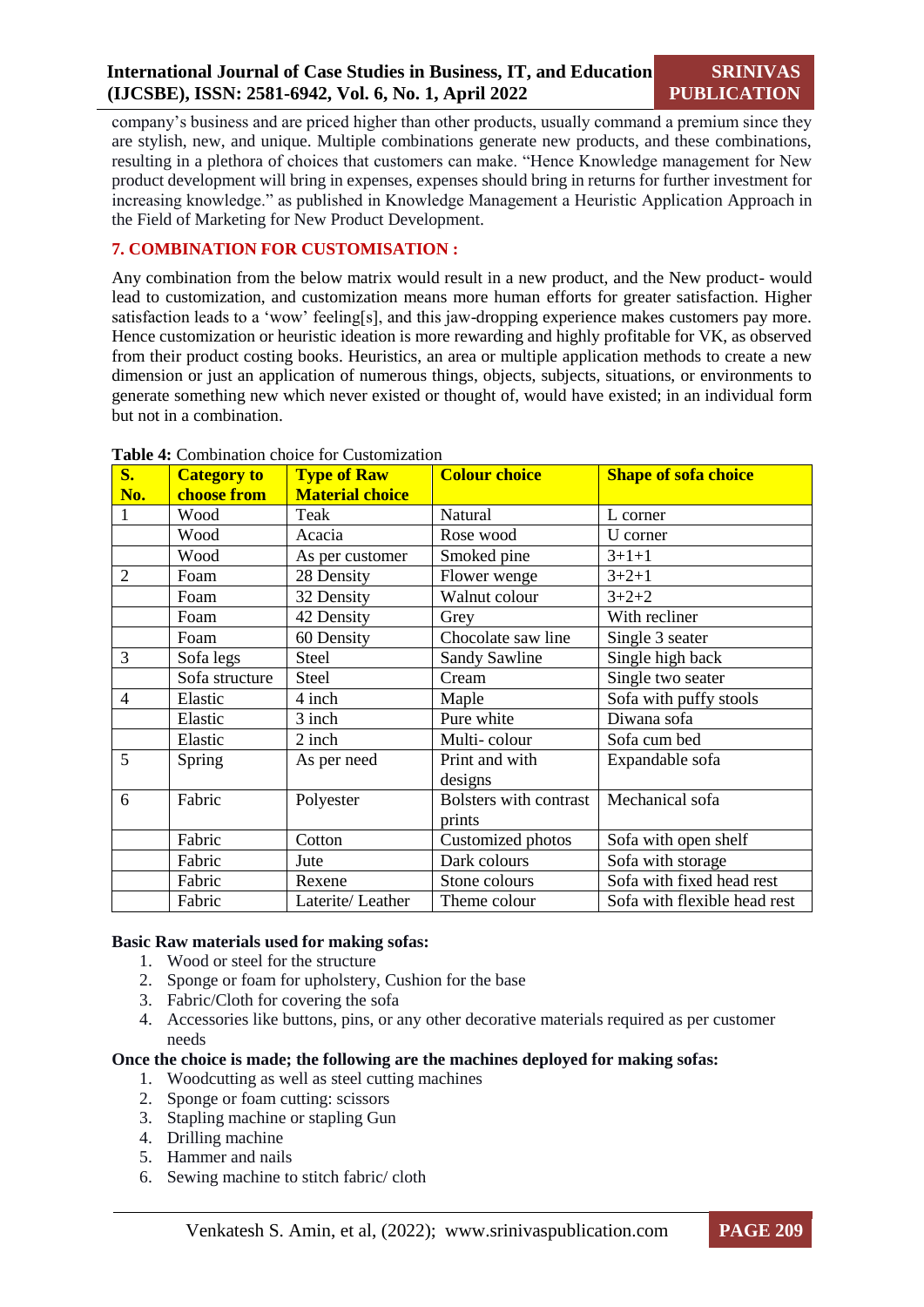**Production Flow chart:** The Company's documents submitted to ISO certification speaks of the following: Every- production plan is, designed keeping the demand in mind, the raw materials are purchased based on the manufacturing demand. The critical aspect of the production is finishing as per quality standards based on the verbal- instructions and written/ drawing[s] done to the customers. Indeed, every product is critical for making the business a successful opportunity and a successful venture. The following diagram illustrates steps in production as seen in the factory.



**Fig. 2:** Process followed in Sofa making

Source: Author

**7.1 Step-1: Wooden/ Metal structure**: The structure of a sofa is fundamental; made of wood or steel. The strength of the material depends on the type of design the customer wants to see in his house **Carpentry work:** Wood cutting and shaping wood for the final product as per design made keeping; the actual pattern in mind. Indeed, carpentry is skilled work it; requires both passion and precision doing as per the shape and size.

**7.2 Step-2:** The basic structure should be attached, with belts and springs for making foam stand on it. This structure will define the shape of the sofa. The sofas' are based: on shape and number; if it is Designed for a corner,  $3 + 1 + 1$  category, a customized category. The wood structure defines the final finish of the sofa. Indeed the sofa-making second step is critical for making a structure strong. The higher-end work of making the sofa is critical-for making the functionality for a better look and finish.

**7.3 Step-3: Tailoring work:** Tailoring work is essential for making the actual upholstery stand firm as per the desired look of the sofa. The tailors at VK sofa maker would stitch using sewing machines and hand sewing for a better finish towards making the strength and hold of a structure of sofa for a better finish.

**7.4 Step- 4:** the final step is to fix the tailored material i.e, a piece of fabric on the sofa structure for fixing the actual top end of the upholstery.

The actual step would be towards making things in shape as per the customer and company requirements.

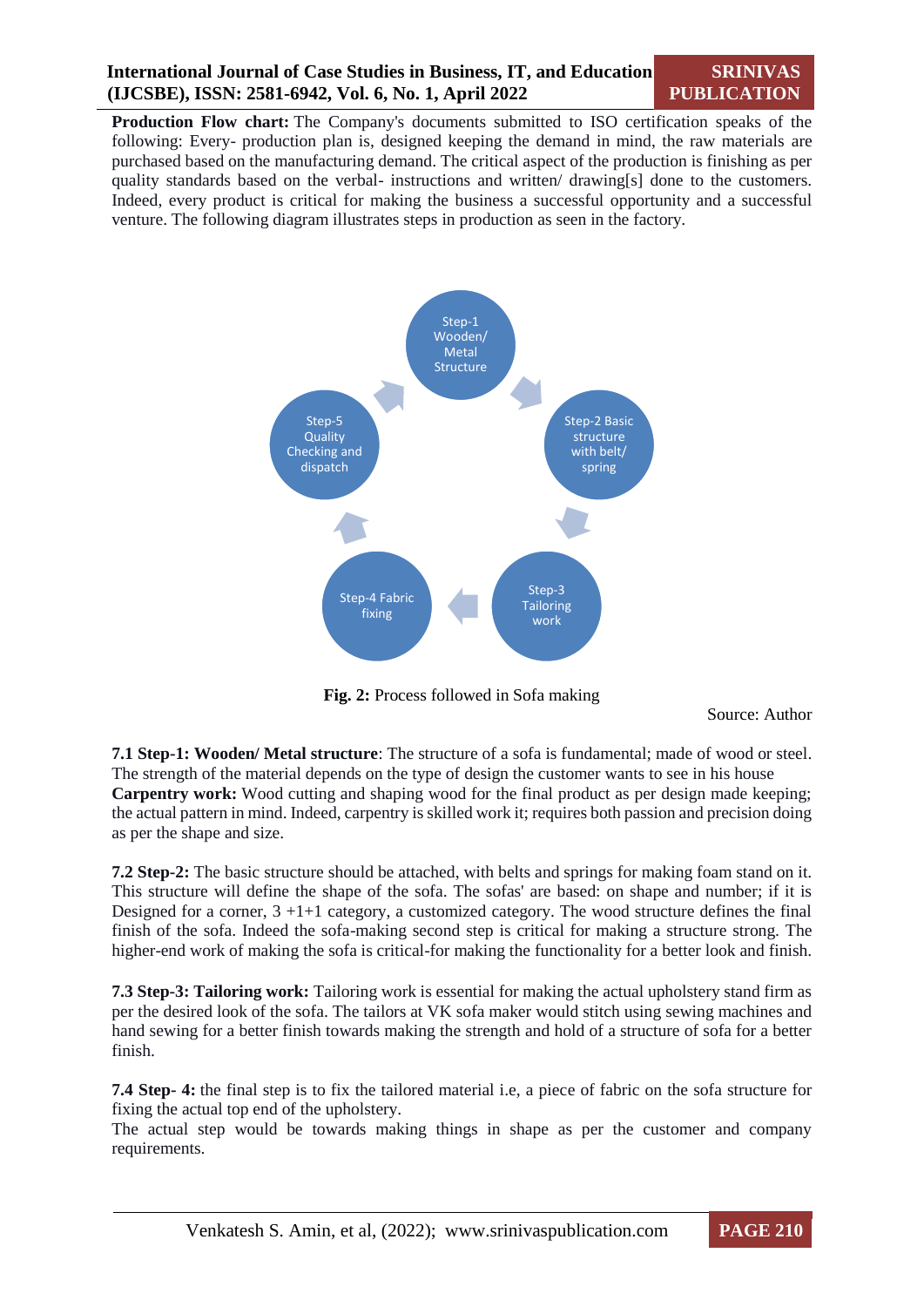#### **7.5 Production capacity:**

The factory designed, assembled, and can manufacture- 50 sofas every month. Indeed capacity utilization is based on the order intake. Full capacity and production, are linked to the storage capacity. Hence production will hamper the storage of the sofas manufactured. Therefore, at any given point in time, a maximum of fifty sofas', can be produced in a month.

#### **7.6 Purchase/ Procurement Department:**

As there is a fixed number of suppliers/ vendors in the sofa-making segment, the following steps followed by the designated purchased/ procurement person. Currently, the accounts team only handles the procurement process.

| S. No          | <b>Purchase Process</b>              |
|----------------|--------------------------------------|
|                | Vendor registration                  |
| $\overline{2}$ | Approved vendor                      |
| 3              | Vendor evaluation                    |
| 4              | Supported documents from Vendor      |
| 5              | Quotation                            |
| 6              | Comparison statement                 |
|                | Raise purchase order                 |
| 8              | Goods received note (GRN)            |
| 9              | Invoice and Price verification       |
| 10             | Hand over to accounts manager to pay |
|                |                                      |

#### **Table 5:** Indicates the purchase process followed at VK Sofa makers

Source: Author

**7.7 Purchase returns Process:** When items are not as per standard, items are returned back to respective vendors and the following steps are to be followed.

| <b>S. No.</b> | <b>Purchased Returns process</b>    |  |  |
|---------------|-------------------------------------|--|--|
|               | Debit notes generate for the vendor |  |  |
|               | Credit note from the vendor         |  |  |
|               | Outward entry from the store        |  |  |
|               | Dispatch back to the vendor         |  |  |
|               | $\sim$                              |  |  |

# **Table 6: Purchase returns process**

Source: Author

**7.8 Stacking of raw material**: A designated allocated; place for stacking raw materials in the sofamaking unit. Materials received are listed in category and size. Once materials' are received by the supervisors, it is, placed accordingly.

FIFO: First in First Out, the method; adopted in the factory for the production process, certain products are ordered is customized rather than in regular sizes. These raw materials are consumed for a specific requirement and do not come under the FIFO.

#### **7.9 Quality checking process**:

The following methods are taken care of for the quality checking process are as follows:

- 1. Checking the colour and specification of the products.
- 2. Check the stitching of the sofa.
- 3. Check the legs of the sofa.
- 4. Checking by sitting on the sofa.
- 5. Checking the order sheet for colour choice as selected by the customer.
- 6. Check the specification of the product.
- 7. Testing of the product by lifting the product and checking the bottom of the sofa.
- 8. A mirror test by testing sofas using a mirror including, underneath of sofas done, for quality checking and inspection.

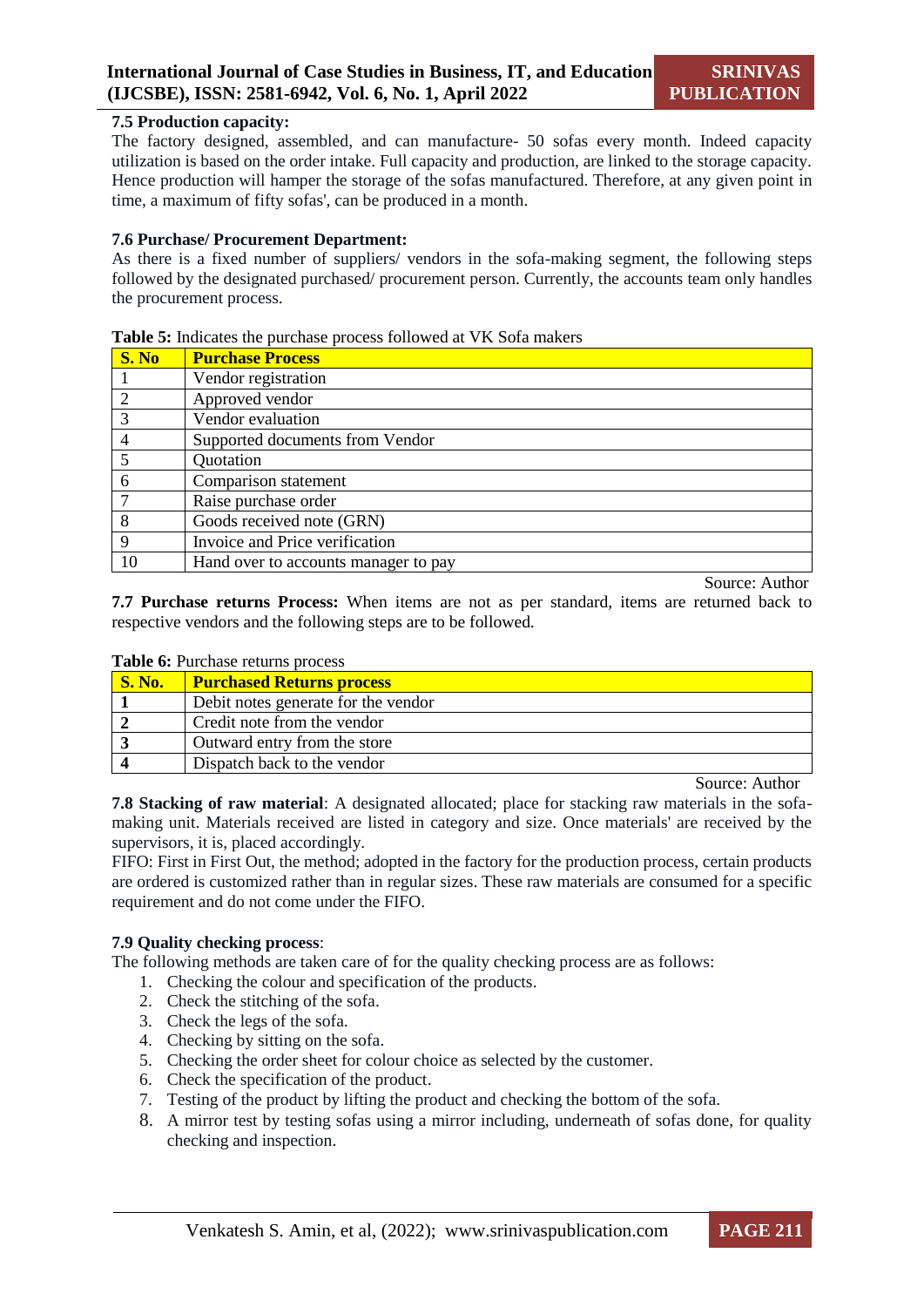**7.10 Finishing of a product** based on its shape and strength, for the sake of durability of the product over some time; it is packed well with a nice wrapper then dispatched in good condition till it reaches the final destination.

**7.11 Finished goods:** All finished goods are stored in a designated place away from dust, moisture, rainwater, and any; kind of damage from termites or insects. The finished good is well packed; before it is, dispatched. The product is; labelled with a destination address, along with; the order details like contact number and time of delivery of the product, etc.

**7.12 Dispatch Details:** The dispatch process is a double-checking process to ensure that the right product goes to the right customer every time and any time.

| <b>S. No.</b>  | <b>Category</b>                                     | <b>Checked by</b> | <b>Loading done by</b>    | <b>Driver</b><br><b>Name</b> |
|----------------|-----------------------------------------------------|-------------------|---------------------------|------------------------------|
|                | Customer name and<br>address Yes/No                 | Supervisor name   | <b>Helper Name</b>        | Mr. Santhosh                 |
| $\overline{2}$ | order<br>Item<br>and<br>number Yes/No               | Supervisor name   | <b>Helper Name</b>        | Mr. Siddique<br>Said         |
| 3              | Packing<br>proper<br>Yes/No                         | Supervisor name   | <b>Helper Name</b>        | Mr. Stanley                  |
| $\overline{4}$ | Vehicle documents                                   | Supervisor name   | <b>Helper Name</b>        | Mr.<br>Raghavendra           |
| 5              | if<br>E-<br>Bill<br>Way<br>required Yes/No          | Supervisor name   | If yes attached or<br>not | Mrs.<br>Prathibha            |
| 6              | Damages if<br>any<br>before and<br>after<br>loading | Supervisor name   | <b>Helper Name</b>        | Mr. Melroy                   |

**Table 7:** Checking process followed at VK Sofa Makers

Source: Author

**7.13 Packing and dispatch:** The finished products; are packed with bubble packing and wrapper packing in the primary stage. The secondary packaging; includes corrugated packaging, and it is also gum taped for proper fixing of the open lets of the corrugated boxes. The tertiary packaging includes gunny or HDPE strong bags to protect it from rain/ water and all-weather conditions.

**7.14 Transportation:** The finished product; is dispatched to the customer's location as per the booking address. Company vehicles as well as in the customer's vehicles. While transportation of finished products is, done, a bill and E- waybills are generated for inter-state if the value is above 50,000/-.

**7.17 Sales return Details:** A sales return happens just in case the product does not match the specifications as mentioned in the order; hence the following steps for sales return are created and are being followed; as follows:

| <b>S. No.</b> | <b>Sales return steps</b>                   | <b>Action Done- Not Done</b> |
|---------------|---------------------------------------------|------------------------------|
|               | Call the customer                           | Yes/No                       |
|               | Check with the order number                 | Yes/No                       |
| $\mathbf{r}$  | Check the product                           | Yes/No                       |
|               | Inform supervisor                           | Yes/No                       |
|               | Rectify                                     | Yes/No                       |
| 6             | Call and invite the customer to the factory | Yes/No                       |
|               | Once checked dispatch the products          | Yes/No                       |

**Table 8:** Service to customers on defective products to avoid sales return

Source: Author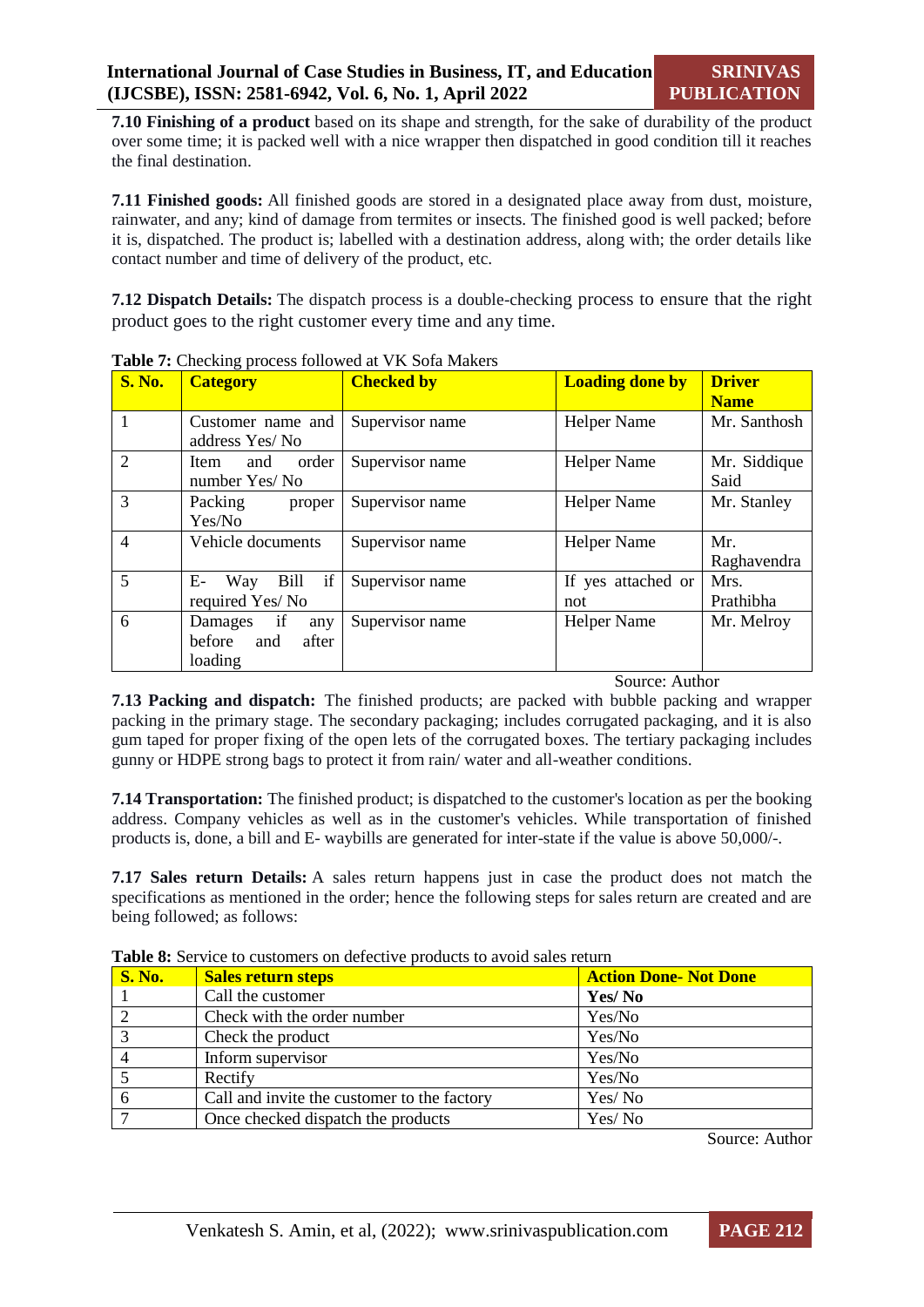**7.18 Factory details:** The factory located at Padil, is spread over 58 cents, and is the built-up area is 4840 square feet area. The built-up area is surrounded; by plantations to generate oxygen and has a green cover. The factory provides good working conditions to employees in both production and administrative activities. The factory has been doing a service to the people of Mangalore.

**7.19 Water facility**: A drinking water facility is; provided; for all the employees. There are separate toilets for men and women in the location.

**7.20 Source of water:** The organization has created a bore well for drinking and toilet/ washroom purposes for all the employees. Toilet pit: the waste from the toilet connected to the septic tank located in the corner part of the factory.

**7.21 Electricity details:** the factory has an electricity connection from MESCOM, and the connections; are in kilowatts. The electricity consumed monthly is to the tune of Rs.30,000/- per month.

**7.22 Negligible Pollution generated**: Zero effluent pollution is generated from the factory as no chemicals are used. **Zero Noise pollution**: There is no noise pollution to anyone around the factory as the entire operations are within the premises of the factory. Hence there is no disturbance to anyone in and around the factory. **Zero Wastewater pollution**: Since there is zero usage of water for making sofa hence there is no water pollution. **Zero-emission of carbon dioxide**: No machines are producing any carbon dioxide in the factory as there is no chemical treatment done in the factory.

#### **7.23 Power Back-up facility:**

The sofa-making unit has got a generator of 20 VK Capacity and is expected to be used only in case there is a power failure. Battery backup: the sofa-making unit also has a battery backup for computers to operate in case of emergency or power shut down.

#### **7.24 Financial Details of the organization:**

The financial operations of the company are managed by an accountant based in the unit. The accounts are managed using tally accounting software by the employees of the unit. The financial details related to plant and machinery and other investments in sofa making are as follows:

| <b>S. No.</b> | <b>Description</b>    | <b>Amount in Rupees</b> |
|---------------|-----------------------|-------------------------|
|               | Land and Building     | 3,36,35190              |
|               | Plant and Machinery   | 5,50,000                |
| 3             | Office equipment      | 1,10.000                |
|               | Furniture and fixture | 10,000                  |
|               | Good will             | NA                      |
| 6             | Vehicles              | 2,50,000                |
|               | Any Other expensed    | <b>NA</b>               |
|               | <b>TOTAL</b>          | 3,42,95,190             |

#### **Table 9:** Financial Understandings

Source: VK Sofa makers (Company data)

#### **7.25 Scope for other processes:**

Manufacturing is a strength: It is a challenge to manufacture products; hence, manufacturing as a strength is a key to producing products that match the standards of the end user. When products are, manufactured for international markets in countries like India, Bangladesh, or South Africa, one needs to create furniture for a global customer keeping globalization in mind. Hence the pricing process for a customized product need to be well calculated as customization for a Global customer is a challenge. For customers who seek; to buy products online, efforts are to be, put into sales, and marketing needs to be, channelized toward an invisible customer for an online sale. Sofas, made of pure leather and are in demand from a specific set of people, need to be designed by keeping, the colour choice to make them more customized. A people fall sick and visit various hospitals they expect similar kinds of furniture to match their daily usage. Currently, people also travel long distances for business and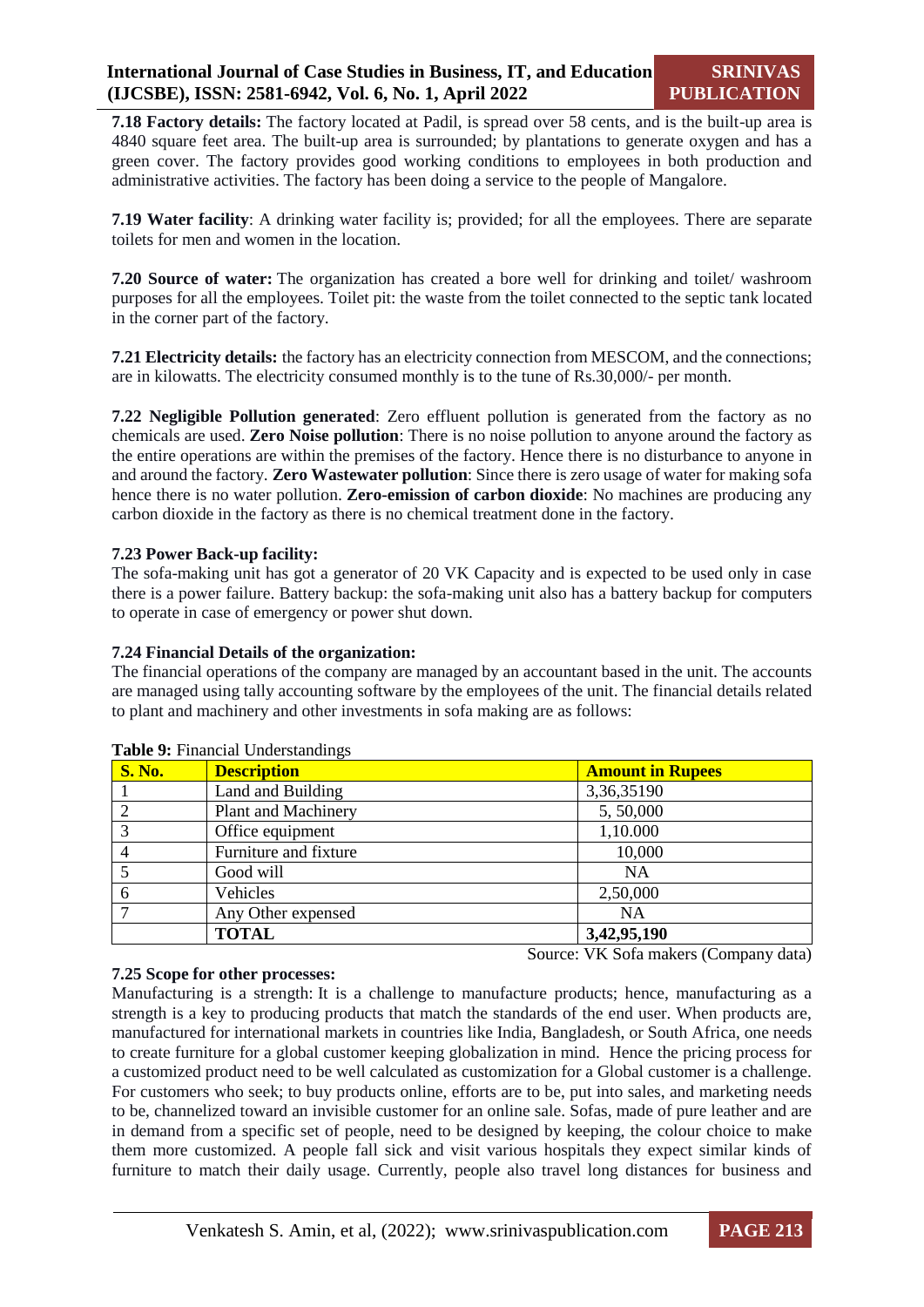pleasure, hotels need to buy furniture that matches the current traveler's needs. Furniture needs to be reshaped. They need to be user-friendly to suit today's needs, as people use various gadgets and equipment's on the go, the furniture too needs to be reshaped or redesigned as per today's working styles. Home and office are where people spend most of their time rather than cars, this furniture be it the bed or mattress or cots and dining tables needs to be ergonomically be designed to ensure non has back pain due to long sitting or sleeping.

During the lockdown, we saw many people experience challenges at work, and they had to operate from their homes. There was a sudden need for work from home furniture, which created a new demand to produce foldable tables, lightweight and easy to carry, or easy to install kinds of furniture.

Hence home and office emergencies were never thought of, as offices were at home as they all became virtual offices. Ergonomic design is the key. The Products, especially chairs, need to; have great lumbar support with appropriate; armrest and leg rest. And this is experienced by many while working for long hours [27]. India is a land of temples and religious places- we find that Religious places of worship, in general, have small offices and discussion rooms where furniture is essential as all cannot sit on the floor due to various reasons [28]. Hence these religious places too need wooden furniture. Therefore the offices of the Religious places of worship are markets to cater to, where they have office chairs and tables that need to be ergonomic [29]. Schools and colleges have different needs, School furniture needs to be designed, as per age and class; hence they need to be manufactured as per the specific requirement of the institution [30]. Library furniture is another aspect of these institutions, where people need to sit for long hours for a greater concentration [31]. Institutions; need to have furniture that is, made of cast iron for their gardens and other outdoor furniture, indeed making such a large portfolio of products is the key to success and scale [32],[33]. Hospitals need patients to carry chairs and furniture that are washable and re-painted if required [34]. Entrepreneurship is a mindset to tap opportunities and bridge the gap between demand and supply. Whoever can see this and siege this qualifies to be an entrepreneur; which is pure passion. We see many entrepreneurs who built up large-scale operations by just having a humble beginning in a garage or a small shed. It is the passion that drives entrepreneurs. When we look at them closely, we understand certain similarities in many Indian Entrepreneurs. There are various types of Entrepreneurs, Mr. Vittal Kulal is a Fabian type entrepreneur type and is very methodological and careful in his approach; hence when we compare entrepreneurs like Azim Premji of Wipro or Bhai Mohan Singh - Ranbaxy Laboratories Ltd, we find similar qualities of human nature in Mr. Vittal in terms of helping the society. Therefore, their success has been because of aggressive marketing and sales of their products. Then wealth; can be created by making wooden furniture as the scope for the same is increasing day by day [35].

# **8. MARKETING MANAGEMENT AT VK :**

**Product:** The products are sold, to local sofa sellers as well as to walk-in customers. Customers; who walk in and enquire about their sofa needs. Sofa making is critical for all homes' needs as well, as reception counters of commercial offices. Folding furniture is the need of the day for people on the move or just for operating virtual offices [36], [37].

**Price:** The price is fixed based on the cost, taxes (18%), transportation, and warranty expenses. Since sofas need to be transported; to various locations, the costs need to be absorbed. All products at VK come with a prorated warranty of 5 years for wood, stitching, and foam. Hence, the pricing is cost plus a margin of 50%.

**Place:** The sofas are displayed in the sofa-making unit at Padil for customers to come and see if it is customized, else select from the existing range. Sofas are also sold online through Govt. E-Marketplace (Central government Portal for purchase by all GOI Departments), India Mart, Just Dial Enquiries, Google page inquiries, Flipkart, Karnataka Govt. E-procurement portal, as well as the VK's websites: www. Vk-groups.com.

**Promotion:** The sofa-making unit has promotional offers as per the season. It could be Deepavali, Dasara or Christmas, or New Year.

**Product:** A Product design is based, on the customer requirement of the season. The promotional offers are discounts, "actual picture actual price'', schemes, and combination offers. A good steel furniture can make a huge difference to the product portfolio and hence steel furniture needs to worked upon customized products [38].

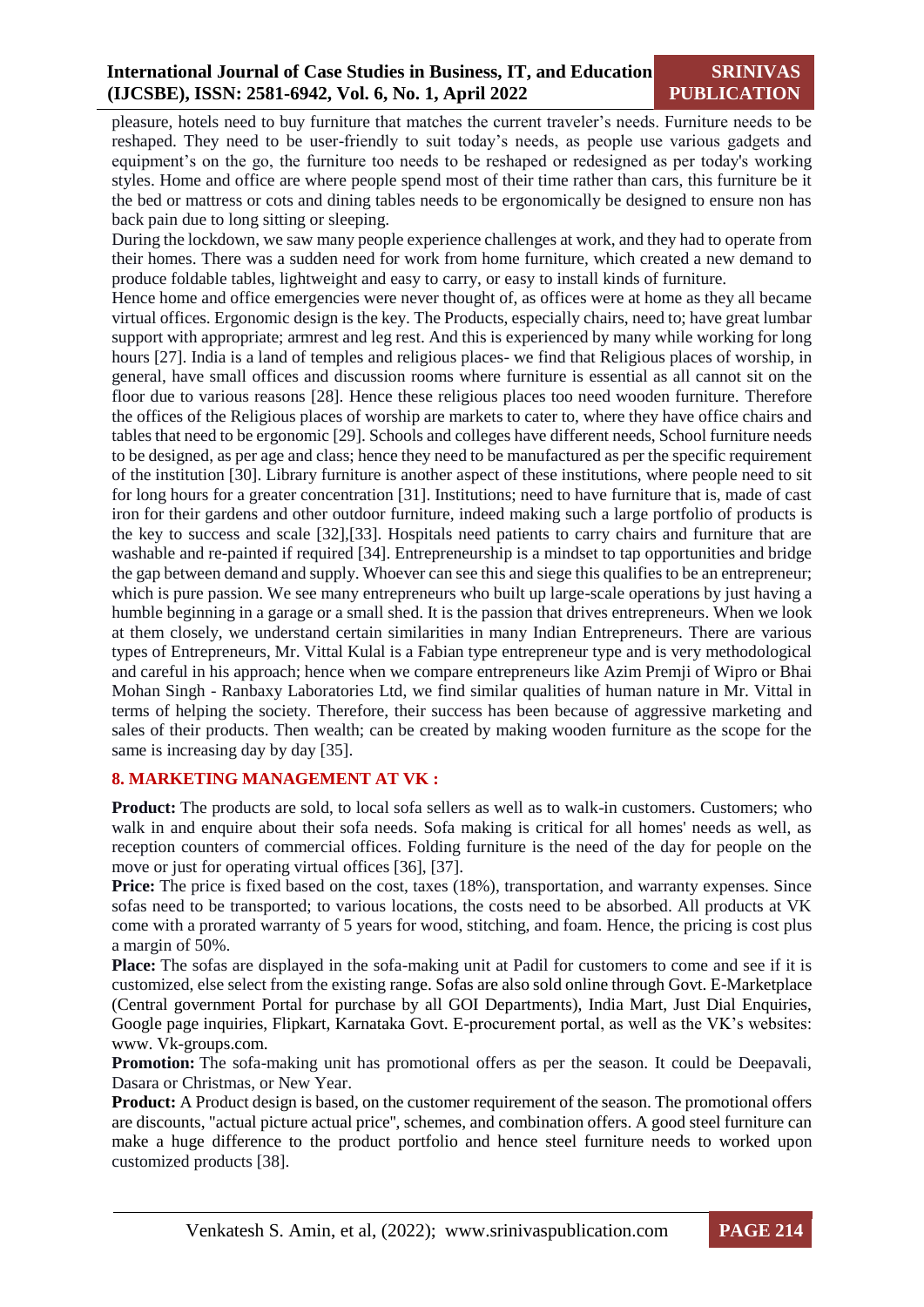#### **9. HUMAN RESOURCES AT THE SOFA MAKING UNIT :**

The sofa making unit is having a staff of 16 people which is based on the specialization of the work. The hierarchy of the organization is also depicted in the flow chart (figure 3).



**Fig. 3:** Hierarchy at VK Sofa Makers

Source: Author

**Table 10:** Staff employed in each section

| <b>S. No.</b> | <b>Work</b>             | <b>Number of employees</b> |
|---------------|-------------------------|----------------------------|
|               | Wood cutting            |                            |
|               | Tailors                 |                            |
|               | Helpers                 |                            |
|               | Packing and Delivery    |                            |
|               | <b>Accounts Section</b> |                            |
|               | Supervisor              |                            |
|               | <b>Branch Manager</b>   |                            |

Source: Author

# **10. GENERAL ADMINISTRATION- DAY TO DAY RUNNING OF THE UNIT :**

**10.1 Administration and management:** The administration and management of the organization are based on planning, organizing, directing, and controlling of production of several sofa units.

**10.2 First aid box**: There is a first aid box for immediate emergencies and to help employees in case of an emergency.

**10.3 Drinking water cooler:** Basic; drinking water cooler is provided for employees and is maintained once a week by a designated employee.

**10.4 Fans:** Fans are fixed, in the workshop; for making employees comfortable while working in the factory. This helps them to focus on the job with less fatigue.

**10.5 Raw material stock-keeping unit**: A provision is made for storing and keeping raw materials for production purposes in a way to prevent fading, prevent moisture or dampness, and prevent insects and rodents.

**10.6 Vehicle parking:** A provision is made for customer vehicles and private vehicles to collect items for delivery. A logistic coordinator coordinates all company vehicles for delivery to various locations.

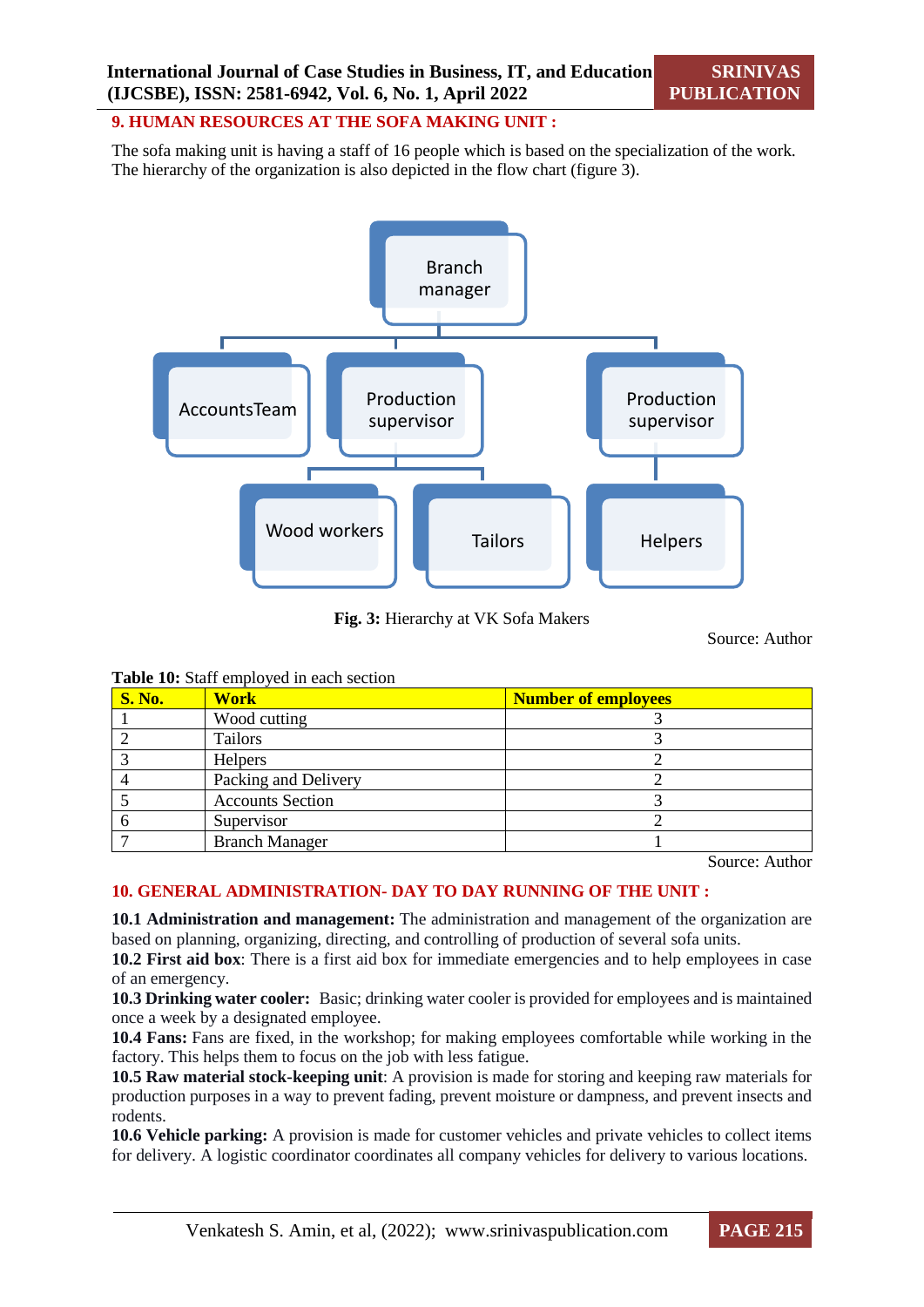**10.7 Security:** A security person is hired from an external organization to take care of the safety of assets.

**10.8 CCTV:** CCTVs are connected- to the entire premises for the safety of staff and assets of the organization.

**10.9 Lunch hour:** One-hour lunch break is provided for all employees from 1.00 pm to 2.00 pm which, is announced by ringing a bell audible to all the members.

**10.10** Working hours: A board is displayed, about the working HOURS of the sofa unit.

**10.11** Attendance Register: An attendance Register; is maintained for Keeping, track of; the absentees of the organization's daily.

**10.12** Advance payment: Employees are given, an advance in case of emergency and financial trouble to the tune of Rs.1500/.

**10.13 Employee discount:** All employees are eligible for employee benefits.

**10.14 Washrooms:** Separate washrooms are provided for men and women.

# **11. PURCHASE RETURN REPORT :**

The procurement department follows a strict norm in terms of the selection, of vendors, and suppliers, hence wrong ordering or wrong products don't land up at the factory store. Sometimes happens due to unexplainable as well as human errors, as the vectors for a product keep increasing. The following are the vectors that are subjected to errors.

| <b>S. No.</b> | <b>Vectors</b> |
|---------------|----------------|
|               | Colour         |
|               | Shape          |
|               | <b>Size</b>    |
|               | Texture        |
|               | Print          |

**Table 11:** Options as vectors for customization

Source: Author

The following details are extracted from the Balance sheet of the organization.

|  |  | Table 12: Total purchases and returns during the year |
|--|--|-------------------------------------------------------|
|--|--|-------------------------------------------------------|

| No. | <b>Vear</b> | <b>Total Purchase</b> | <b>Less Returns during the year</b> |
|-----|-------------|-----------------------|-------------------------------------|
|     | 2019-20     | 4,44,95,814           | <b>Nil</b>                          |
|     | 2020-21     | 5,50,00,000           | 8,431                               |

Source: Author

#### **12. SALES RETURN REPORT :**

Sale returns are negligible as 99% of the products are customized products.

**Table 13:** Total sales and sales returns

| <b>S. No.</b> | <b>Year</b> | <b>Total Sales</b> | <b>Less Returns during the year</b> |
|---------------|-------------|--------------------|-------------------------------------|
|               | 2019-20     | 5,06,00,654        | Nil                                 |
|               | 2020-21     | 3,61,00,000        | 4,341                               |

Source Author

#### **13. AFTER SALES SERVICE :**

As all products come with an after-sales warranty, and customers can call any of the numbers printed on the invoice copy for a service. The organization ensures that access to the service phone numbers are printed on visiting card, product catalog, product leaflets, group website, or via just dial app. The customer service department also has a WhatsApp group to post all complaints registered by sales or by any employee of the company. Once posted the client's house is visited, sofas are picked up for service and refurbished as per the complaint. The service policy at VK is "within" 48 hours the customer should be attended to and the sofa to be refurbished/ repaired and returned within 7 working days. Customers will have to pay for the physical damage or abuse of the sofa by customers and the same is chargeable. Products under warranty will be serviced for wood, foam, and stitching defects.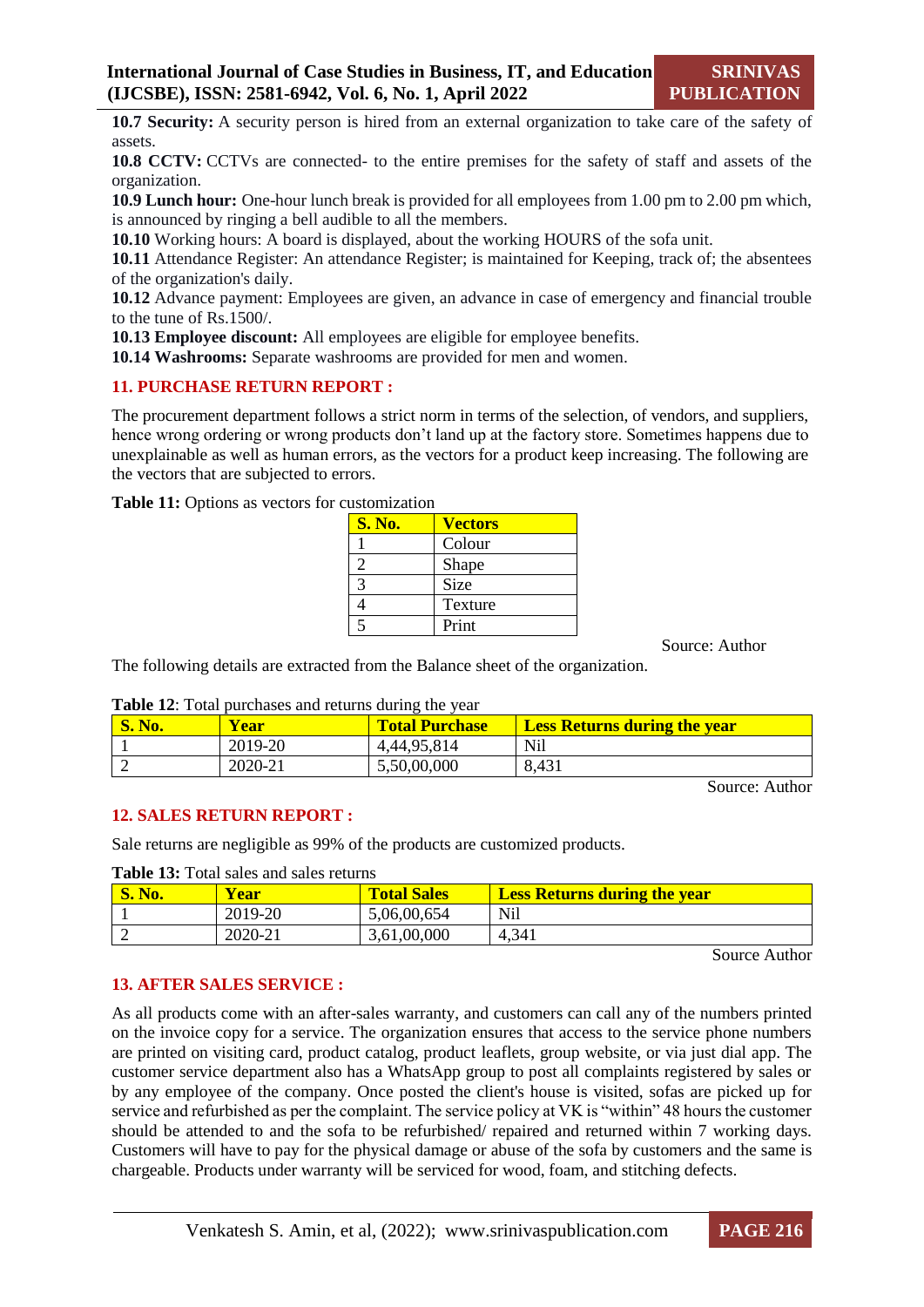# **International Journal of Case Studies in Business, IT, and Education (IJCSBE), ISSN: 2581-6942, Vol. 6, No. 1, April 2022**

A service register is maintained in the company and has the following fields as shown in the matrix below. On average they receive 15 to 20 complaints about the production of 450 sofas a month. The percentage of complaints is manageable as most of the cases received are physical damages from the client's end. Institutions like Luxury hotel furniture need to be serviced as quick as possible and hence corporate relationship is maintained [39].

| <b>Customer</b><br>name,<br>address and contact compliant<br>number | <b>Type</b>   | of Time<br>compliant | of Team<br><b>allotted</b> | <b>Executive</b><br><b>Name</b> | <b>Payment</b><br>by<br>customer<br>or<br>under warranty |
|---------------------------------------------------------------------|---------------|----------------------|----------------------------|---------------------------------|----------------------------------------------------------|
| To be filled by the                                                 | <b>Branch</b> | <b>Branch</b>        | <b>Branch</b>              | <b>Branch</b>                   | <b>Branch</b>                                            |
| branch                                                              | executive     | executive            | executive                  | executive                       | Executive                                                |
| To be filled by the                                                 | Factory       | Factory              | Factory                    | Factory                         | Factory                                                  |
| factory                                                             | executive     | executive            | Executive                  | Executive                       | Executive                                                |

Source: Author

**Service observations:** The service rendered by the service team has created one more opportunity to interact with the customer and hence there are many instances of repeat purchase of other products for their home or office needs. The service quality at VK is the best to the standards as promised by the sales and service team in their communication. "Service oriented Architecture brings in an opportunity to make the point of sale to a point of service as service" too is a profit centre indirectly in the near long term.

# **14. ENVIRONMENTAL PROTECTION AND CONCERN :**

**14.1 Water utilization:** There is a bore well in the organization; a water tank capacity of 1000 litres of water installed; for the daily requirement of employees, this is sufficient for the once in two days needs of all the staff.

**14.2 Tree Plantation:** One hundred- Arecanut trees are grown in and around the campus. Thus generating; better environmental protection, coconut, teak trees, and fruit-bearing trees; are planted; this helps in bringing down the temperate and creates good working conditions for all the employees

#### **14.3 Bifurcation of the land:**

30 % of the 58 cents (17.4 cents) land is covered with plants and, defined as a green belt area, the rest 50% (29cents) is utilized, for the built-up area, 20%(11.6cents) is vacant for vehicle parking, and loading requirements

**14.4(a) Waste disposal:** Waste disposal is made by packing and sending to the corporation vehicle

**14.4 (b) Recycle old foam:** A foam slicing/cutting machine is engaged to reuse old foam by making new bolsters or pillows.

**14.4 (c)** Waste cloth: The cut pieces of cloth are added to the sofa for better strength, there is no waste generated during production.

**14.5 Carbon set off:** The total carbon dioxide generated in the sofa unit is set off by generating oxygen in and around the factory. One litre of diesel emits around 2.7kg of CO2, which is offset by the planting of 115 trees on campus

No smoke or chimney: there is any smoke or chimney generated in the sofa unit.

VK does not produce any pollution, whether it be water, gas, soil, noise, etc. It is well controlled and managed. The data was collected from the sofa unit location.

As a whole, the organization creates value in terms of employment and revenue generation for the government.

# **15. SWOC ANALYSIS :**

**SWOC** Analysis gives an opportunity to understand and reduce that weakness, upgrade strengths and open up new opportunities for business [40].

**S- Strength:** VK's Strength is customization, on-time delivery, and great service covering large areas of operations. The company has eight own vehicles of the Tata ACE brand and nine drivers with one driver as a logistics manager and a reserve driver in case of emergencies. Has in house designers with 2, 3 D drawing systems that add value to customers.

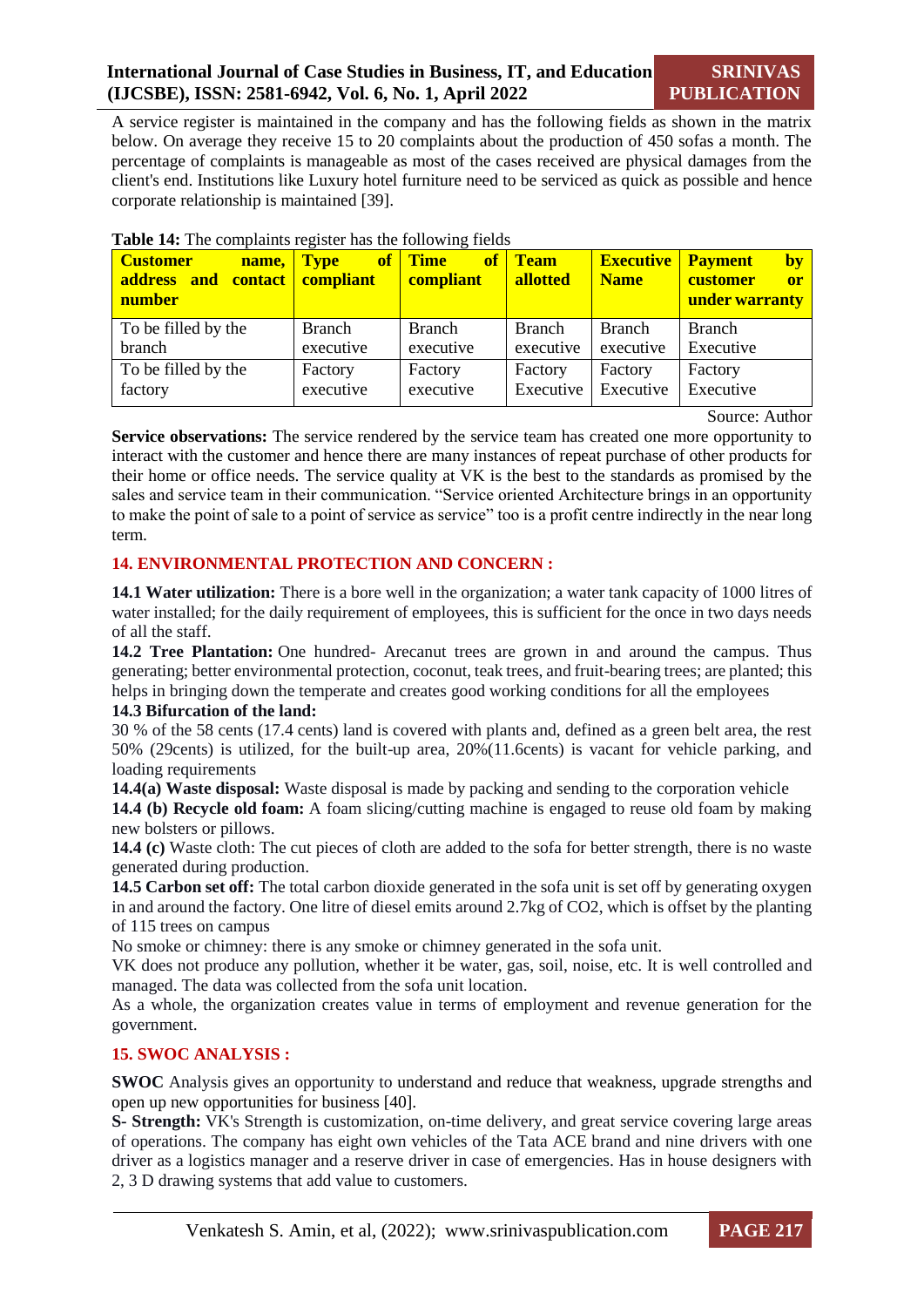**W- Weakness:** VK's Weakness is an inability to enter into the interior business as both furniture and sofa complement the interior business. Hence in most of the cases where there is an influence of an interior design organization the customer gets carried away by the words of the designer and few designs go against VK's plans.

**O- Opportunities:** VK has ample opportunities to tap from the local demand and also an opportunity to get tied up with companies like Pepperfry, Amazon, and a few more companies that are into the furniture business. Exports with products like garden furniture, metal sofas, foldable furniture as well as school furniture can be looked into.

**C- Challenges:** VK has many challenges, from local carpenters and also from ex-employees who have copied designs to replicate on their own. Indeed designs can be copied and sold.

Threats also can be in the form of employee attrition as well as the pandemic challenges

#### **16. ABCD QUALITATIVE ANALYSIS :**

In this section, the overall strategic positioning of the company is, further analyzed using a qualitative **ABCD** analysis framework where, the advantages, benefits, constraints, and disadvantages of the theory reference are listed [41-42].

**A- Advantages:** the company operates both retail outlets- in addition to a manufacturing unit. The company operates both retail outlets- in addition to two manufacturing units. It, also means that they have absolute control over their final product pricing and hence dependency on an outside manufacturing unit is very little. The additional benefits, that it gets due to MSME registration are an added advantage in terms-of recognition to participate in Government bids and the other tax benefits, loan benefits, etc.

**B- Benefits**: VK as the group is a local player and has benefits in terms of locational advantage, quick delivery, in addition, an understanding of the local needs and seasons. As a primary, researcher- being an employee of the company; adds benefits of easy understanding of the internal processes that are followed, in the company.

**C- Constraints:** Business operates under constraints, and constraints are, observed; during the study, employee fatigue, overwork, exhaustion, high pressure to deliver the complicated customized product before time, and vendors and suppliers insisting on payments and clearance of outstanding, as it takes time to collect money from the buyer if it is an institution or an individual. Mismatch of design is also a constraint, which generally leads to double or repeat work and wastage of raw materials.

**Disadvantages:** There are disadvantages in terms: of dependence on skilled workers from North India as they move out whenever a pandemic arises. Sales and collections are a challenge for retailers and wholesalers- it takes more than 90 days for payment, to be received. Employee turnover is high in the contractors' section. Competition is extremely high from online furniture companies.

# **17. INFERENCE :**

The Biggest objective of this organization is to create jobs that would help people sustain themselves without leaving their hometowns. This unit was started; for the greater good of people. Hence VK group anticipates; its customers to have empathy and see through their point; of delivery schedule, as we all are under the cloud- of COVID 19 and the current Omicron pandemic.

Can this model be copied?: Yes, this model of business- operations can be copied and repeated, provided the philosophy of the owner itself is- copied, and once copied in spirit, it would be a sustainable model. This business model works on the following parameters from the matrix (Table 15).

| <b>S. No.</b>  | <b>Vector</b>    | <b>Constraints</b>                                                      |
|----------------|------------------|-------------------------------------------------------------------------|
|                | Customization    | One needs to be highly creative (as VK makes 20 New products every      |
|                |                  | month)                                                                  |
| $\overline{2}$ | Working hour     | All teams work for 12 hours a day. Most of them even work for 16-17     |
|                |                  | hours a day, 30 days a month                                            |
| $\overline{3}$ | Customer service | Extreme service and quick delivery even, if it is a loss in a few cases |
| $\overline{4}$ | Blockbuster      | Touch all mediums has a budget of 50 lakhs as advertising budget per    |
|                | marketing        | annum                                                                   |
|                | Coverage         | 80 furniture dealers buy and sell VK products                           |

**Table 15:** Various vectors and constraints

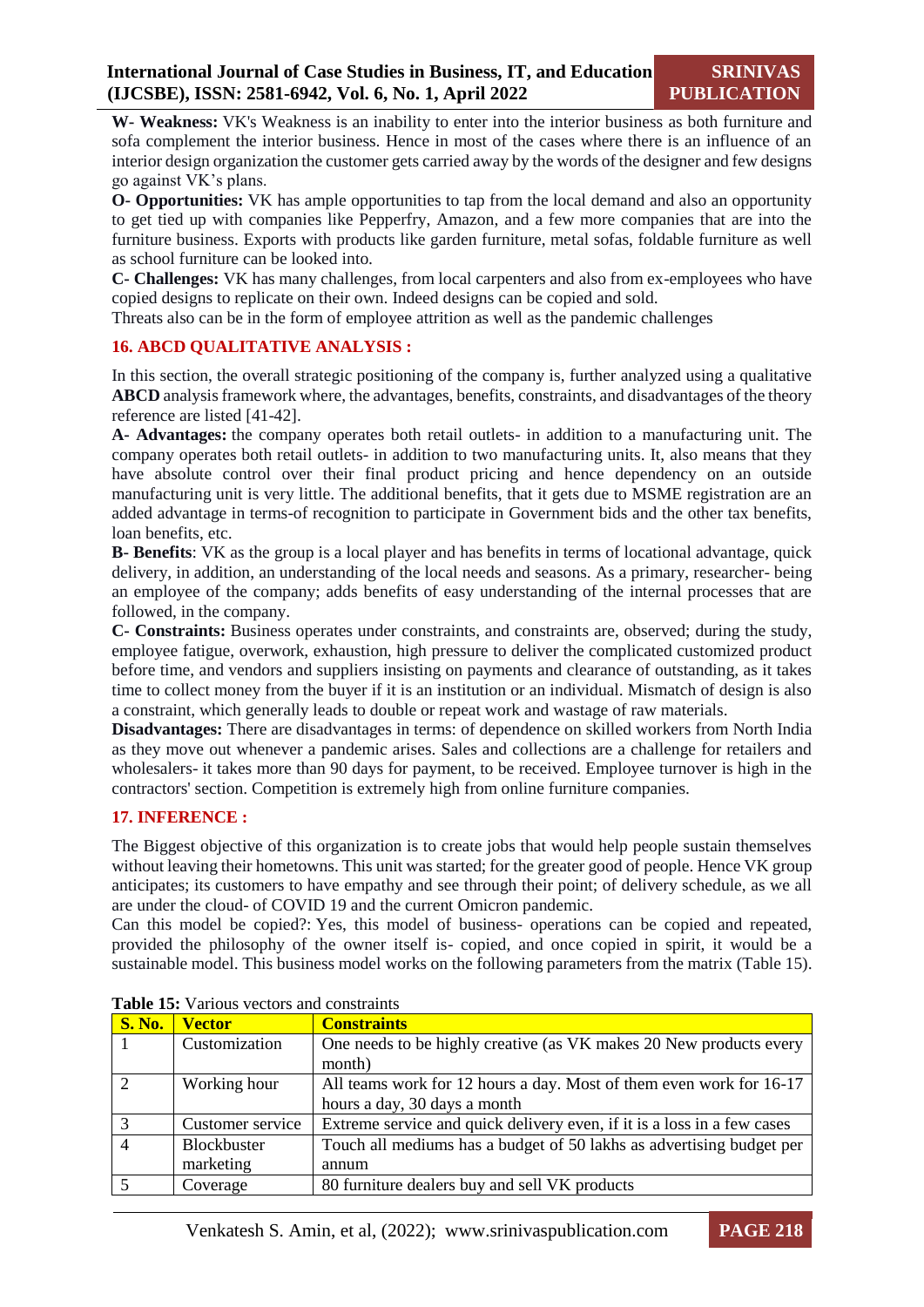|  | team<br>Jedicated | VK from his employees<br>` heliet in Mr<br>Extreme |
|--|-------------------|----------------------------------------------------|
|  | 'endors           | vendors<br>'46                                     |

Source: Author

## **18. CONCLUSIONS :**

This case study is for understanding; a manu-retailer who owns; manufacturing units and retail outlets in India. The study also leads us to further analyze all such Units' in India. Furniture manufacturing is high value and high-volume products business. A company created and developed by a persons' dreams and desire to make it big in life is Mr. Vittal Kulal. He gives us the thought that dedication coupled with extreme- hard work; and networking with vendors, retailers, and suppliers can create a great synergy of growth. Currently, VK group deals with space wood, Vital Furnitech of Kasargod, Choice Chairs, Neelkamal, Max Furniture, Treasure furniture, and many more. Since his organization was never; written as a document, this is an attempt by the research scholar to do so and test a few of the concepts of retail management accepted belief systems in India. The overall observation gives us a thought that this organization can also export products and may venture out into new lines with the existing machinery and Manpower that can create metal, foldable, garden, and school furniture. All these are growth opportunities to tap new unexplored markets that add value to its bottom line and the product portfolio at; large. Indeed, the research gap and research agenda have given the author to explore what else can be done by VK sofa makers. The market demand for furniture is expanding due to population growth coupled with the aspirational growth of Asians.

#### **REFERENCES :**

- [1] Scott, A. J. (2006). The changing global geography of low-technology, labour-intensive industry: clothing, footwear, and furniture. *World Development*, *34*(9), 1517-1536. [Google Scholar](https://scholar.google.com/scholar?hl=en&as_sdt=0%2C5&q=enterprising+skill+in+furniture&btnG=#:~:text=Scott%2C%20A.%20J.%20(2006).%20The%20changing%20global%20geography%20of%20low%2Dtechnology%2C%20labor%2Dintensive%20industry%3A%20clothing%2C%20footwear%2C%20and%20furniture.%20World%20Development%2C%2034(9)%2C%201517%2D1536.) ×
- [2] Lewis, R. E., & Heckman, R. J. (2006). Talent management: A critical review. *Human resource management review*, *16*(2), 139-154. [Google Scholar](https://scholar.google.com/scholar?hl=en&as_sdt=0%2C5&q=enterprising+skill+are+inheretent&btnG=#:~:text=Lewis%2C%20R.%20E.%2C%20%26%20Heckman%2C%20R.%20J.%20(2006).%20Talent%20management%3A%20A%20critical%20review.%20Human%20resource%20management%20review%2C%2016(2)%2C%20139%2D154.)<sup> $\lambda$ </sup>
- [3] Eriksen, K. W., & Kvaløy, O. (2017). No guts, no glory: An experiment on excessive risktaking. *Review of Finance*, *21*(3), 1327-1351. [Google Scholar](https://scholar.google.com/scholar?hl=en&as_sdt=0%2C5&q=no+guts+no+glory+in+entrepreneurship&btnG=#:~:text=Eriksen%2C%20K.%20W.%2C%20%26%20Kval%C3%B8y%2C%20O.%20(2017).%20No%20guts%2C%20no%20glory%3A%20An%20experiment%20on%20excessive%20risk%2Dtaking.%20Review%20of%20Finance%2C%2021(3)%2C%201327%2D1351.) ×
- [4] Al Issa, H. E. (2021). Advancing entrepreneurial career success: the role of passion, persistence, and risk-taking propensity. *Entrepreneurial Business and Economics Review*, *9*(2), 135-150. [Google Scholar](https://scholar.google.com/scholar?hl=en&as_sdt=0%2C5&q=risk+taking+in+business+is+passion+&btnG=#:~:text=Al%20Issa%2C%20H.%20E.%20(2021).%20Advancing%20entrepreneurial%20career%20success%3A%20the%20role%20of%20passion%2C%20persistence%2C%20and%20risk%2Dtaking%20propensity.%20Entrepreneurial%20Business%20and%20Economics%20Review%2C%209(2)%2C%20135%2D1) ×
- [5] Brockner, J., Higgins, E. T., & Low, M. B. (2004). Regulatory focus theory and the entrepreneurial process. *Journal of business venturing*, *19*(2), 203-220. [Google Scholar](https://scholar.google.com/scholar?hl=en&as_sdt=0%2C5&q=entreprenuer+should+never+loose+focus&btnG=#:~:text=Brockner%2C%20J.%2C%20Higgins%2C%20E.%20T.%2C%20%26%20Low%2C%20M.%20B.%20(2004).%20Regulatory%20focus%20theory%20and%20the%20entrepreneurial%20process.%20Journal%20of%20business%20venturing%2C%2019(2)%2C%20203%2D220.) ×
- [6] Lang, C., & Liu, C. (2019). The entrepreneurial motivations, cognitive factors, and barriers to become a fashion entrepreneur: A direction to curriculum development for fashion entrepreneurship education. *International Journal of Fashion Design, Technology and Education*, *12*(2), 235-246. [Google Scholar](https://scholar.google.com/scholar?hl=en&as_sdt=0%2C5&q=changing+demand%2C+fashion+and+style+products+entrepreneurship&oq=changing+demand%2C+fashion+and+style+products+entreper#:~:text=Lang%2C%20C.%2C%20%26%20Liu%2C%20C.%20(2019).%20The%20entrepreneurial%20motivations%2C%20cognitive%20factors%2C%20and%20barriers%20to%20become%20a%20fashion%20entrepreneur%3A%20A%20direction%20to%20curriculum%20development%20for%20fashion%20entrep)  $\lambda$
- [7] Cropley, D. H., Kaufman, J. C., & Cropley, A. J. (2011). Measuring creativity for innovation management. *Journal of technology management & innovation*, *6*(3), 13-30. [Google Scholar](https://scholar.google.com/scholar?hl=en&as_sdt=0%2C5&q=creativity+and+innovation+is+the+key&oq=creativity+and+#:~:text=Cropley%2C%20D.%20H.%2C%20Kaufman%2C%20J.%20C.%2C%20%26%20Cropley%2C%20A.%20J.%20(2011).%20Measuring%20creativity%20for%20innovation%20management.%20Journal%20of%20technology%20management%20%26%20innovation%2C%206(3)%2C%2013%2D30.) ×
- [8] Liu-Thompkins, Y., & Tam, L. (2013). Not all repeat customers are the same: Designing effective cross-selling promotion on the basis of attitudinal loyalty and habit. *Journal of Marketing*, *77*(5), 21-36. [Google Scholar](https://scholar.google.com/scholar?hl=en&as_sdt=0%2C5&q=repeat+customers&btnG=#:~:text=Liu%2DThompkins%2C%20Y.%2C%20%26%20Tam%2C%20L.%20(2013).%20Not%20all%20repeat%20customers%20are%20the%20same%3A%20Designing%20effective%20cross%2Dselling%20promotion%20on%20the%20basis%20of%20attitudinal%20loyalty%20and%20habit.%20Journal%20of%20M) ×
- [9] Dhar, R. L. (2015). Service quality and the training of employees: The mediating role of organizational commitment. *Tourism management*, *46*(1), 419-430.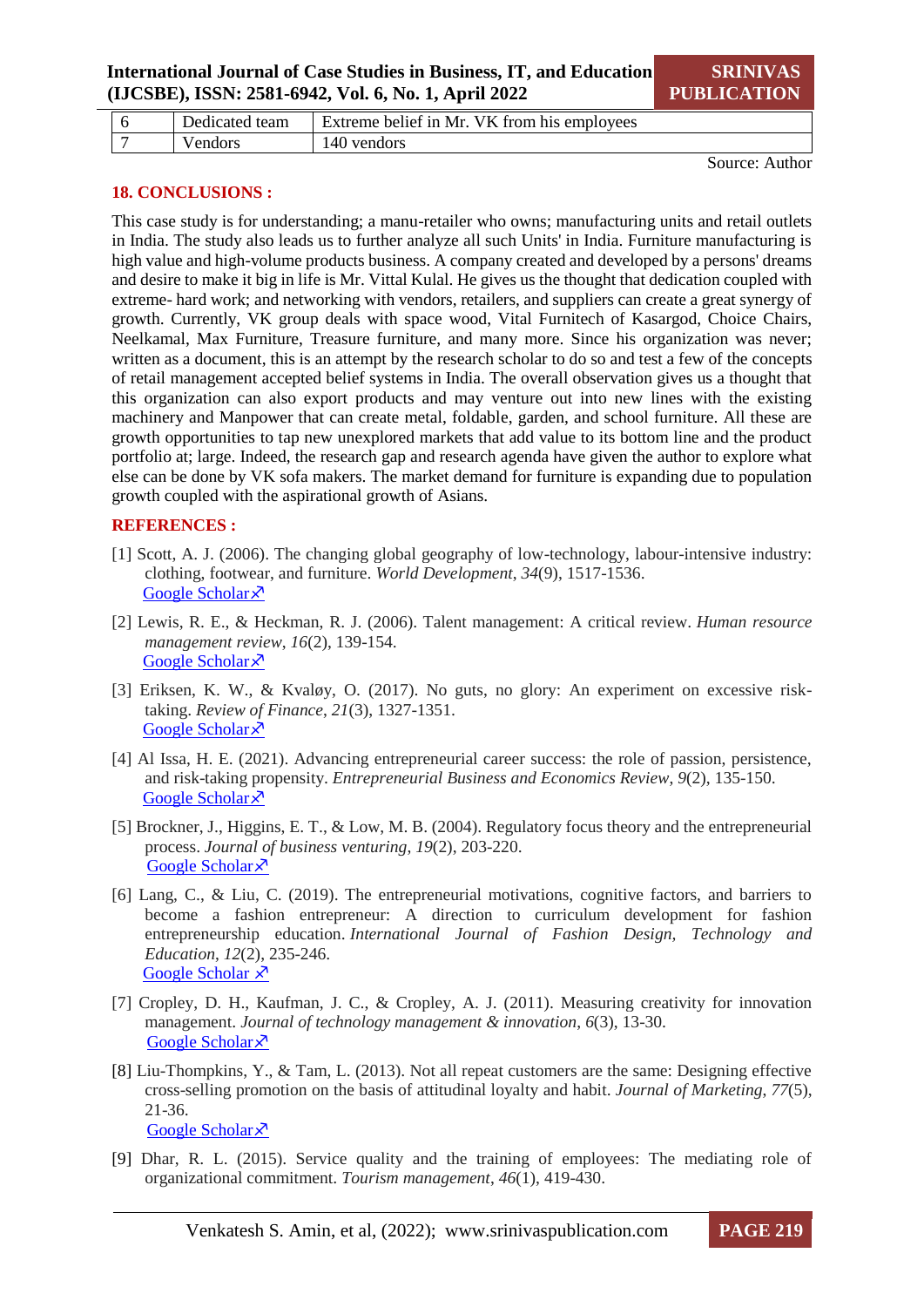[Google Scholar](https://scholar.google.com/scholar?hl=en&as_sdt=0%2C5&q=training+of+employees+&btnG=#:~:text=Dhar%2C%20R.%20L.%20(2015).%20Service%20quality%20and%20the%20training%20of%20employees%3A%20The%20mediating%20role%20of%20organizational%20commitment.%20Tourism%20management%2C%2046%2C%20419%2D430.)<sup> $\lambda$ </sup>

- [10] Kane, G. C., Phillips, A. N., Copulsky, J., & Andrus, G. (2019). How digital leadership is (n't) different. *MIT Sloan Management Review*, *60*(3), 34-39. [Google Scholar](https://scholar.google.com/scholar?hl=en&as_sdt=0%2C5&q=DIGITAL+LEADERSHI%5BP&btnG=#:~:text=Kane%2C%20G.%20C.%2C%20Phillips%2C%20A.%20N.%2C%20Copulsky%2C%20J.%2C%20%26%20Andrus%2C%20G.%20(2019).%20How%20digital%20leadership%20is%20(n%27t)%20different.%20MIT%20Sloan%20Management%20Review%2C%2060(3)%2C%2034%2D39.) ×
- [11] Daultani, Y., Goyal, K., & Pratap, S. (2020). An Empirical Investigation of the Relationship between Store Attributes and Customer Satisfaction: A Retail Operations Perspective. *Operations and Supply Chain Management: An International Journal*, *14*(1), 100-110. [Google Scholar](https://scholar.google.com/scholar?hl=en&as_sdt=0%2C5&q=Analysing+the+relationship+between+store+attributes+and+satisfaction&btnG=#:~:text=Daultani%2C%20Y.%2C%20Goyal%2C%20K.%2C%20%26%20Pratap%2C%20S.%20(2020).%20An%20Empirical%20Investigation%20of%20the%20Relationship%20between%20Store%20Attributes%20and%20Customer%20Satisfaction%3A%20A%20Retail%20Operations%20Perspective.%20Operati) ×
- [12] Phillips, H., & Bradshaw, R. (1993). How customers actually shop: customer interaction with the point of sale. *Market Research Society. Journal.*, *35*(1), 1-10. [Google Scholar](https://journals.sagepub.com/doi/pdf/10.1177/147078539303500104) ×
- [13] Venkatesh, A. S. and Gayathri Babu, (2019). Knowledge Management A Heuristic Application Approach in the Field of Marketing for New Product Development. *Journal of Applied Management and Advanced Research*, *1*(2), 41-47. [Cross Ref](https://doi.org/10.34047/jamar.2019.v01i02.005)<sup> $x$ </sup>
- [14] Ratnasingam, J., Yoon, C. Y., & Ioras, F. (2013). The effects of ISO 9001 quality management system on innovation and management capacities in the Malaysian furniture sector. *Bulletin of the Transilvania University of Brasov. Forestry, Wood Industry, Agricultural Food Engineering. Series II*, *6*(1), 63. [Google Scholar](https://scholar.google.com/scholar?hl=en&as_sdt=0%2C5&q=quality+management+system+in+furniture&btnG=#:~:text=Ratnasingam%2C%20J.%2C%20Yoon,6(1)%2C%2063.) ×
- [15] Vickery, S. K., Dröge, C., & Markland, R. E. (1997). Dimensions of manufacturing strength in the furniture industry. *Journal of operations management*, *15*(4), 317-330. [Google Scholar](https://scholar.google.com/scholar?hl=en&as_sdt=0%2C5&q=furniture+industry&btnG=#:~:text=Vickery%2C%20S.%20K.%2C%20Dr%C3%B6ge%2C%20C.%2C%20%26%20Markland%2C%20R.%20E.%20(1997).%20Dimensions%20of%20manufacturing%20strength%20in%20the%20furniture%20industry.%20Journal%20of%20operations%20management%2C%2015(4)%2C%20317%2D330.)  $\lambda$  [Cross Ref DOI](https://doi.org/10.1016/s0272-6963(97)00012-0) $\lambda$
- [16] Kaplinsky, R., Morris, M., & Readman, J. (2002). The globalization of product markets and immiserizing growth: lessons from the South African furniture industry. *World development*, *30*(7), 1159-1177. [Google Scholar](https://scholar.google.com/scholar?hl=en&as_sdt=0%2C5&q=furniture+industry&btnG=#:~:text=Kaplinsky%2C%20R.%2C%20Morris%2C%20M.%2C%20%26%20Readman%2C%20J.%20(2002).%20The%20globalization%20of%20product%20markets%20and%20immiserizing%20growth%3A%20lessons%20from%20the%20South%20African%20furniture%20industry.%20World%20development%2C%20)  $\times$  [Cross Ref DOI](https://doi.org/10.1016/s0305-750x(02)00029-3) $\times$
- [17] Mikulskienė, B., & Moskvina, J. (2020). Peculiar properties of the pricing process in customized furniture manufacturing enterprises. *Journal of Revenue and Pricing Management*, *19*(6), 411- 420. [Google Scholar](https://scholar.google.com/scholar?hl=en&as_sdt=0%2C5&q=PRICING+OF+FURNITURE&btnG=#:~:text=Mikulskien%C4%97%2C%20B.%2C%20%26%20Moskvina%2C%20J.%20(2020).%20Peculiar%20properties%20of%20the%20pricing%20process%20in%20customized%20furniture%20manufacturing%20enterprises.%20Journal%20of%20Revenue%20and%20Pricing%20Management%2C%2019(6)%2C%)  $\times$  [Cross Ref DOI](https://doi.org/10.1057/s41272-020-00242-6) $\times$
- [18] Radhika, A. N., & Gandhi, S. (2016). Clinch the deal (online auction) of present online furniture sales & marketing-a study. *South Asian Journal of Marketing & Management Research*, *6*(11), 1- 17.

[Google Scholar](https://scholar.google.com/scholar?hl=en&as_sdt=0%2C5&q=SOFA+CUM+BED+IN+INDIAN+HOMES&btnG=#:~:text=Radhika%2C%20A.%20N.%2C%20%26%20Gandhi%2C%20S.%20(2016).%20Clinch%20the%20deal%20(online%20auction)%20of%20present%20online%20furniture%20sales%20%26%20marketing%2Da%20study.%20South%20Asian%20Journal%20of%20Marketing%20%26%20Management%20Research)  $\times$  [Cross Ref DOI](https://doi.org/10.5958/2249-877x.2016.00029.1) $\times$ 

- [19] Elamvazuthi, I., Kamaruddin, S., & Azmi, M. S. (2009). Automation of nesting and cutting processes of leather furniture production: a case study. *International Journal of Mechanical & Mechatronics Engineering IJMME*, *9(1)*, 25-28. [Google Scholar](https://scholar.google.com/scholar?hl=en&as_sdt=0%2C5&q=leather+sofa&btnG=#:~:text=Elamvazuthi%2C%20I.%2C%20Kamaruddin%2C%20S.%2C%20%26%20Azmi%2C%20M.%20S.%20(2009).%20Automation%20of%20nesting%20and%20cutting%20processes%20of%20leather%20furniture%20production%3A%20a%20case%20study.%20International%20Journal%20of%20Mechanical%2)  $\times$  [Cross Ref DOI](https://doi.org/10.1109/asense.2003.1225046) $\times$
- [20] Pavia, N., & Floričić, T. (2017). Innovative Accommodation Facilities in Tourism and Hospitality Industry–Integrated Hotels. *TOSSe-Tourism in Southern and Eastern Europe*, *4(1)*, 437-450. [Google Scholar](https://scholar.google.com/scholar?hl=en&as_sdt=0%2C5&q=INNOVATIVE+ACCOMMODATION+FACILITIES+IN+TOURISM+AND+HOSPITALITY+INDUSTRY+%E2%80%93+INTEGRATED+HOTELS&btnG=#:~:text=Pavia%2C%20N.%2C%20%26%20Flori%C4%8Di%C4%87%2C%20T.%20(2017).%20Innovative%20Accommodation%20Facilities%20in%20Tourism%20and%20Hospitality%20Industry%E2%80%93Integrated%20Hotels.%20TOSSe%2DTourism%20in%20Southern%20and%20Eastern%20Europe%2C%204%2C)  $\lambda$  [Cross Ref DOI](https://doi.org/10.20867/tosee.04.16) $\lambda$
- [21] Oh, H., Yoon, S. Y., & Shyu, C. R. (2008). How can virtual reality reshape furniture retailing?. *Clothing and Textiles Research Journal*, *26*(2), 143-163. [Google Scholar](https://scholar.google.com/scholar?hl=en&as_sdt=0%2C5&q=Oh%2C+H.%2C+Yoon%2C+S.+Y.%2C+%26Shyu%2C+C.+R.+%282008%29.+How+can+virtual+reality+reshape+furniture+retailing%3F.+Clothing+and+Textiles+Research+Journal%2C+26%282%29%2C+143-163&btnG=#:~:text=Oh%2C%20H.%2C%20Yoon%2C%20S.%20Y.%2C%20%26%20Shyu%2C%20C.%20R.%20(2008).%20How%20can%20virtual%20reality%20reshape%20furniture%20retailing%3F.%20Clothing%20and%20Textiles%20Research%20Journal%2C%2026(2)%2C%20143%2D163.)  $\lambda$  [Cross Ref DOI](https://doi.org/10.1177/0887302x08314789) $\lambda$
- [22] Fedrizzi, L., Rodriguez, F. J., Rossi, S., & Deflorian, F. (2003). Corrosion study of industrial painting cycles for garden furniture. *Progress in organic coatings*, *46*(1), 62-73. [Google Scholar](https://scholar.google.com/scholar?hl=en&as_sdt=0%2C5&q=garden+furniture&btnG=#:~:text=Fedrizzi%2C%20L.%2C%20Rodriguez%2C%20F.%20J.%2C%20Rossi%2C%20S.%2C%20%26%20Deflorian%2C%20F.%20(2003).%20Corrosion%20study%20of%20industrial%20painting%20cycles%20for%20garden%20furniture.%20Progress%20in%20organic%20coatings%2C%2046(1)%2C%2062%2D)  $\times$  [Cross Ref DOI](https://doi.org/10.1016/s0300-9440(02)00192-3) $\times$

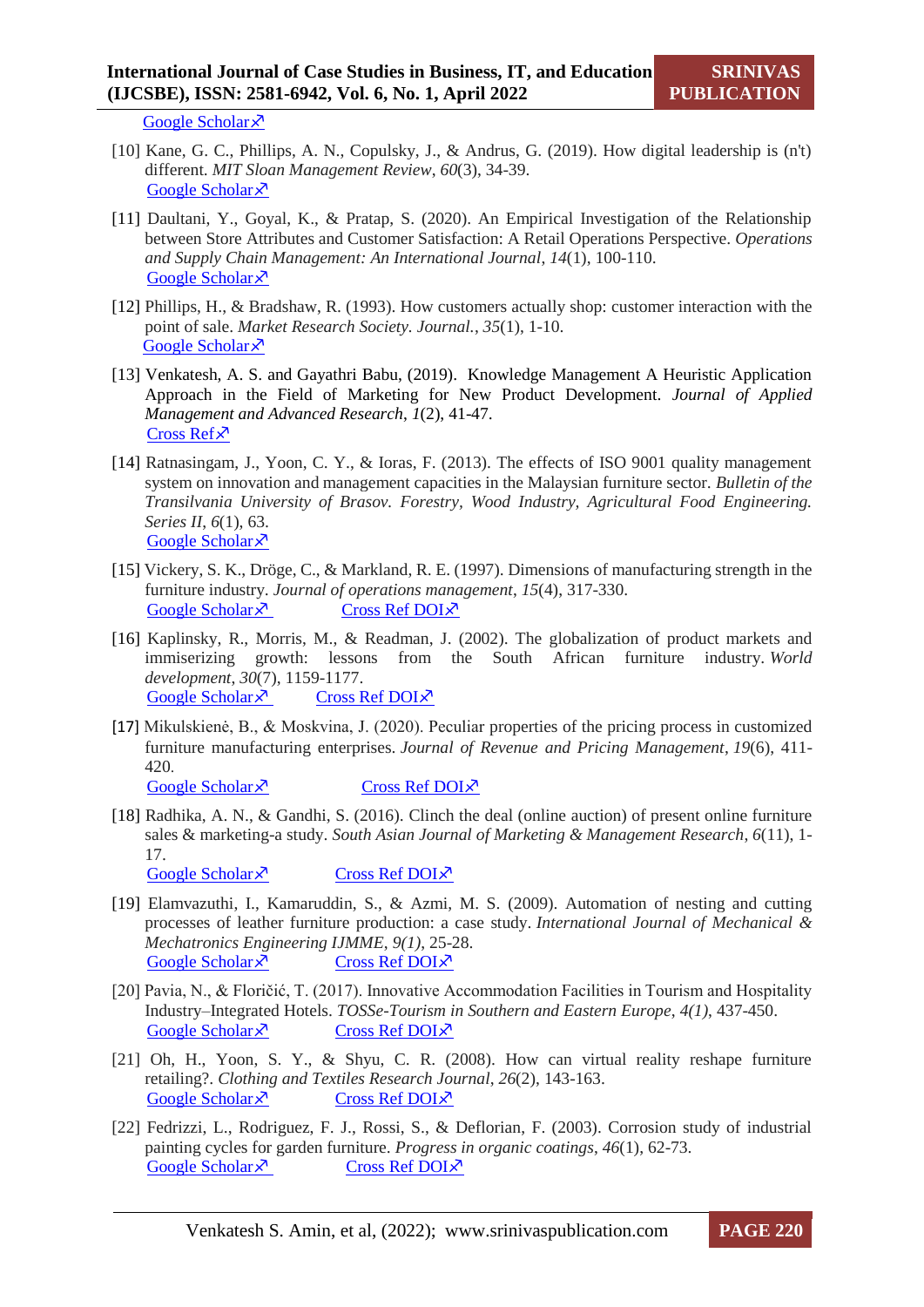- [23] Soffritti, C., Calzolari, L., Balbo, A., Zanotto, F., Monticelli, C., Ospitali, F., ...& Garagnani, G. L. (2019). Conservation state of cast iron metalworks in European street furniture. *The European Physical Journal Plus*, *134*(9), 424. [Google Scholar](https://scholar.google.com/scholar?hl=en&as_sdt=0%2C5&q=cast+iron+steel+furniture&btnG=#:~:text=Soffritti%2C%20C.%2C%20Calzolari%2C%20L.%2C%20Balbo%2C%20A.%2C%20Zanotto%2C%20F.%2C%20Monticelli%2C%20C.%2C%20Ospitali%2C%20F.%2C%20...%20%26%20Garagnani%2C%20G.%20L.%20(2019).%20Conservation%20state%20of%20cast%20iron%20metalworks%20in%20European) ×
- [24] Davis, K. G., Kotowski, S. E., Daniel, D., Gerding, T., Naylor, J., & Syck, M. (2020). The home office: Ergonomic lessons from the "new normal". *Ergonomics in design*, *28*(4), 4-10. [Google Scholar](https://scholar.google.com/scholar?hl=en&as_sdt=0%2C5&q=Tables+and+chairs+for+work+from+home&btnG=#:~:text=Davis%2C%20K.%20G.%2C%20Kotowski%2C%20S.%20E.%2C%20Daniel%2C%20D.%2C%20Gerding%2C%20T.%2C%20Naylor%2C%20J.%2C%20%26%20Syck%2C%20M.%20(2020).%20The%20home%20office%3A%20Ergonomic%20lessons%20from%20the%20%E2%80%9Cnew%20normal%E2%80%9D.%20Ergonomics)  $\times$  [Cross Ref DOI](https://doi.org/10.1177/1064804620937907) $\times$
- [25] Kotowski, S. E., Davis, K. G., & Gerding, T. (2021). Almost a year in: Virtual offices remained an ergonomic trouble spot. *Work*, (Preprint), 1-8. [Google Scholar](file:///C:/Users/LIB1/Downloads/Kotowski,%20S.%20E.,%20Davis,%20K.%20G.,%20&%20Gerding,%20T.%20(2021).%20Almost%20a%20year%20in:%20Virtual%20offices%20remained%20an%20ergonomic%20trouble%20spot.%20Work,%20(Preprint),%201-8)  $\times$  [Cross Ref DOI](https://doi.org/10.3233/wor-211052) $\times$
- [26] Ratnasingam, J., & Ioras, F. (2003). The sustainability of the Asian wooden furniture industry. *HolzalsRoh-und Werkstoff*, *61*(3), 233-237. [Google Scholar](https://scholar.google.com/scholar?hl=en&as_sdt=0%2C5&q=exports+of+furniture+to&btnG=#:~:text=Ratnasingam%2C%20J.%2C%20%26%20Ioras%2C%20F.%20(2003).%20The%20sustainability%20of%20the%20Asian%20wooden%20furniture%20industry.%20Holz%20als%20Roh%2Dund%20Werkstoff%2C%2061(3)%2C%20233%2D237.) ×
- [27] Poulakakis, G., & Marmaras, N. (1998). A model for the ergonomic design of office. In *Proceedings of the Ergonomics Conference in Cape Town: Global Ergonomics. Elsevier Ltd* (pp. 500-504).

[Google Scholar](https://scholar.google.co.in/scholar?hl=en&as_sdt=0%2C5&q=Poulakakis%2C+G.%2C+%26+Marmaras%2C+N.+%281998%29.+A+model+for+the+ergonomic+design+of+office.+In+Proceedings+of+the+Ergonomics+Conference+in+Cape+Town%3A+Global+Ergonomics.+Elsevier+Ltd+%28pp.+500-504&btnG=#:~:text=Poulakakis%2C%20G.%2C%20%26%20Marmaras%2C%20N.%20(1998).%20A%20model%20for%20the%20ergonomic%20design%20of%20office.%20In%20Proceedings%20of%20the%20Ergonomics%20Conference%20in%20Cape%20Town%3A%20Global%20Ergonomics.%20Elsevier%20Ltd%20(pp.%20500)  $\sqrt{2}$  [Cross Ref DOI](https://doi.org/10.1016/b978-008043334-9/50102-5)  $\sqrt{2}$ 

- [28] Prasad, M. (2015). Conch-shells, bells, and gongs in Hindu temples. *The Journal of the Acoustical Society of America*, *137*(4), 2427-2427. [Google Scholar](https://scholar.google.com/scholar?hl=en&as_sdt=0%2C5&q=Conch-shells%2C+bells%2C+and+gongs+in+Hindu+temple&btnG=#:~:text=Prasad%2C%20M.%20(2015).%20Conch%2Dshells%2C%20bells%2C%20and%20gongs%20in%20Hindu%20temples.%20The%20Journal%20of%20the%20Acoustical%20Society%20of%20America%2C%20137(4)%2C%202427%2D2427.)  $\lambda$  [Cross Ref DOI](https://doi.org/10.1121/1.4920854) $\lambda$
- [29] Szeto, G. P., & Lee, R. (2002). An ergonomic evaluation comparing desktop, notebook, and subnotebook computers. *Archives of physical medicine and rehabilitation*, *83*(4), 527-532. [Google Scholar](https://scholar.google.com/scholar?hl=en&as_sdt=0%2C5&q=ergonomic+evaluation&btnG=#:~:text=Szeto%2C%20G.%20P.%2C%20%26%20Lee%2C%20R.%20(2002).%20An%20ergonomic%20evaluation%20comparing%20desktop%2C%20notebook%2C%20and%20subnotebook%20computers.%20Archives%20of%20physical%20medicine%20and%20rehabilitation%2C%2083(4)%2C%20527%2D532.) ×
- [30] Troussier, B. (1999). Comparative study of two different kinds of school furniture among children. *Ergonomics*, *42*(3), 516-526. [Google Scholar](https://scholar.google.com/scholar?hl=en&as_sdt=0%2C5&q=furniture+for+adults&btnG=#:~:text=Troussier%2C%20B.%20(1999).%20Comparative%20study%20of%20two%20different%20kinds%20of%20school%20furniture%20among%20children.%20Ergonomics%2C%2042(3)%2C%20516%2D526.)  $\lambda$  [Cross Ref DOI](https://doi.org/10.1080/001401399185612) $\lambda$
- [31] Parvez, M. S., Tasnim, N., Talapatra, S., Kamal, T., & Murshed, M. (2021). Are library furniture dimensions appropriate for anthropometric measurements of university students?. *Journal of Industrial and Production Engineering*, 1(16), 5-10 [Google Scholar](https://scholar.google.com/scholar?hl=en&as_sdt=0%2C5&q=FURNITURE+FOR+Library&btnG=#:~:text=Parvez%2C%20M.%20S.%2C%20Tasnim%2C%20N.%2C%20Talapatra%2C%20S.%2C%20Kamal%2C%20T.%2C%20%26%20Murshed%2C%20M.%20(2021).%20Are%20library%20furniture%20dimensions%20appropriate%20for%20anthropometric%20measurements%20of%20university%20students%3F.%20)  $\times$  [Cross Ref DOI](https://doi.org/10.4324/9780203584033-20) $\times$
- [32] Murmann, J. P., & Sardana, D. (2013). Successful entrepreneurs minimize risk. *Australian Journal of Management*, *38*(1), 191-215. [Google Scholar](https://scholar.google.com/scholar?hl=en&as_sdt=0%2C5&q=successful+entreprenuers&btnG=#:~:text=Murmann%2C%20J.%20P.%2C%20%26%20Sardana%2C%20D.%20(2013).%20Successful%20entrepreneurs%20minimize%20risk.%20Australian%20Journal%20of%20Management%2C%2038(1)%2C%20191%2D215.)  $\lambda$
- [33] Jfm, M., Ymt, K. R., & Cj, S. (2003). Revision of the design of a standard for the dimensions of school furniture. *Ergonomics*, *46*(7), 681-694. [Google Scholar](https://scholar.google.com/scholar?hl=en&as_sdt=0%2C5&q=Revision+of+the+design+of+a+standard+for+the+dimensions+of+school+furniture&btnG=#:~:text=Jfm%2C%20M.%2C%20Ymt%2C%20K.%20R.%2C%20%26%20Cj%2C%20S.%20(2003).%20Revision%20of%20the%20design%20of%20a%20standard%20for%20the%20dimensions%20of%20school%20furniture.%20Ergonomics%2C%2046(7)%2C%20681%2D694.)  $\sqrt{2}$ [Cross Ref DOI](https://doi.org/10.1080/0014013031000085635) $\sqrt{2}$
- [34] Boocock, M. Patient (2011). 'carry chairs'–risk factors and proposals for their redesign. In *Conference on Design 4 Health 2011 Shef f ield, 13-15th July 2011* (p. 38). [Google Scholar](https://scholar.google.com/scholar?hl=en&as_sdt=0%2C5&q=design+criteria+for+foldable+chairs&btnG=#:~:text=Boocock%2C%20M.%20Patient%20%E2%80%98carry%20chairs%E2%80%99%E2%80%93risk%20factors%20and%20proposals%20for%20their%20redesign.%20In%20Conference%20on%20Design%204%20Health%202011%20Shef%20f%20ield%2C%2013%2D15th%20July%202011%20(p.%2038).) ×
- [35] Dadzie, P. K., Amoah, M., & Tekpetey, S. L. (2014). Preliminary assessment of wealth creation in wood products' business in Ghana: The perspective of lumber and furniture production and implications for entrepreneurship. *Int J Bus Econ Res*, *3*(6), 243-249. [Google Scholar](https://scholar.google.com/scholar?hl=en&as_sdt=0,5&qsp=2&q=garden+furniture+wood&qst=ib#:~:text=Dadzie%2C%20P.%20K.%2C%20Amoah%2C%20M.%2C%20%26%20Tekpetey%2C%20S.%20L.%20(2014).%20Preliminary%20assessment%20of%20wealth%20creation%20in%20wood%20products%E2%80%99%20business%20in%20Ghana%3A%20The%20perspective%20of%20lumber%20and%20furniture%20) ×
- [36] Li, H., Hu, R., Alhashim, I., & Zhang, H. (2015). Foldabilizing furniture. *ACM Trans. Graph.*, *34*(4), 90-91. [Google scholar](https://scholar.google.com/scholar?hl=en&as_sdt=0%2C5&q=foldable+furniture&btnG=#:~:text=Li%2C%20H.%2C%20Hu%2C%20R.%2C%20Alhashim%2C%20I.%2C%20%26%20Zhang%2C%20H.%20(2015).%20Foldabilizing%20furniture.%20ACM%20Trans.%20Graph.%2C%2034(4)%2C%2090%2D1.) $\lambda$
- [37] Wijaya, C., & Kusumarini, Y. (2015). Perancangan Portable Folding Furniture untuk Interior Apartment Type Studio. *Intra*, *3*(2), 9-17. [Google Scholar](https://scholar.google.com/scholar?hl=en&as_sdt=0%2C5&q=folding+furniture&btnG=#:~:text=Wijaya%2C%20C.%2C%20%26%20Kusumarini%2C%20Y.%20(2015).%20Perancangan%20Portable%20Folding%20Furniture%20untuk%20Interior%20Apartemen%20Tipe%20Studio.%20Intra%2C%203(2)%2C%209%2D17.) ×